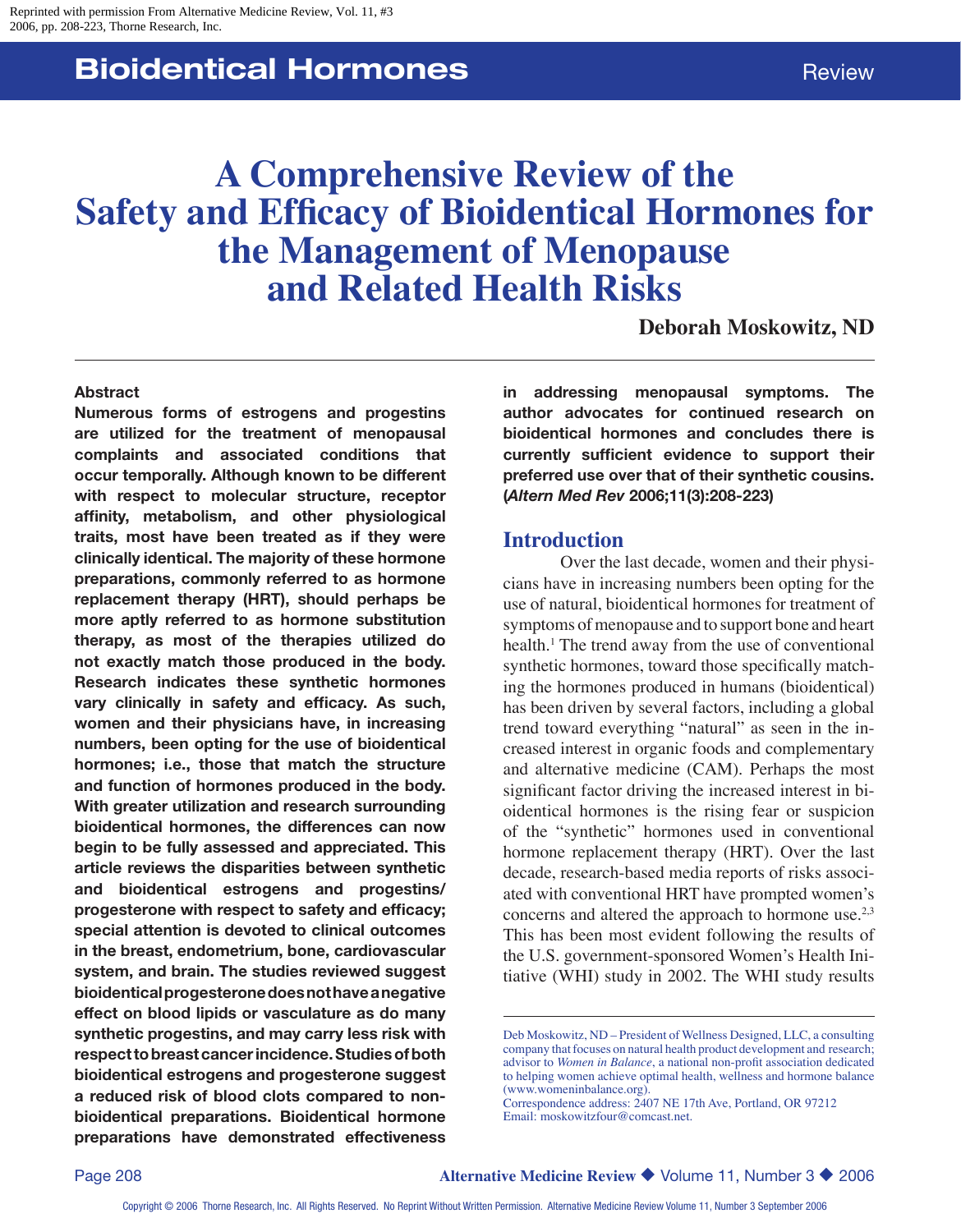led to the conclusion of experts in the field that the risk of using conventional HRT (non-bioidentical hormones), specifically Premarin® and Provera®, outweighed the benefits provided.<sup>4</sup> This report was followed by a significant decline in the use of synthetic hormones at menopause, and a growing number of women and their physicians utilizing and advocating the use of bioidentical hormones. The question, without the value of a similar long-term study looking at bioidentical hormones, is whether or not the evidence exists to support their preferred use over their synthetic cousins.

### **Hormone Changes Surrounding Natural (Non-induced) Menopause**

Menopause is defined as the cessation of menstruation occurring as a result of the loss of ovarian follicular activity. At birth, a woman has a million eggs, by puberty a mere 300,000. This loss of eggs is referred to as atresia, a natural, albeit incompletely understood, process whereby the follicles enter an incomplete growth phase. This process continues throughout a woman's life. Thousands of follicles are lost to atresia compared to one or a few lost each month to ovulation. As a woman ages and as a result of the decreasing follicles, follicle-stimulating hormone (FSH) levels gradually increase and the cycle begins to shift, with a shortening of the follicular phase that can begin as early as a woman's  $20s^{5,6}$  In the 10-15 years prior to menopause, this rate of follicular atresia begins to accelerate.<sup>7,8</sup> Perimenopause is the term used to describe the time of transition between a woman's reproductive years and cessation of menstruation. Typically perimenopause occurs between the ages of 40 and 51 and can last anywhere from six months to 10 years. During this time, hormone levels fluctuate and decline naturally, although not necessarily in an orderly manner.

Perimenopause often begins with an alteration in cycle and bleeding regularity due to fluctuating hormones, anovulatory cycles, and changes in timing of ovulation. Cycles may be long or short, ovulatory or anovulatory.8 Even women who cycle regularly during perimenopause can have significant variability in hormone levels.7 Progesterone levels drop with anovulatory cycles and a decline in luteal function. Estrogen levels fluctuate in response to rising FSH

levels and provide feedback inhibition to FSH.6 Significant variability may occur in estradiol and inhibin (a hormone that inhibits FSH), and gonadotropins may rise abruptly.5,6,9 Testosterone levels decline with age and do not appear to change significantly with natural menopause. By menopause, few follicles remain, yet intermittent estradiol production from the ovaries may still occur.8,9 Adrenal androstenedione is the primary source of estrogen after menopause; sexhormone-binding globulin falls slightly.<sup>10</sup> FSH levels remain high for several years after menopause, after which levels decline considerably.<sup>10,11</sup>

Although FSH is commonly used, there are no consistently reliable endocrine markers to establish a woman's menopausal status.<sup>9</sup> Shifts in hormones contribute significantly to a sense of physical, mental, and emotional imbalance that may characterize a woman's experience of menopause. As a clinician, it is important to note the changes that occur, link them to the physiology of the various hormones, and address imbalances individually. Addressing other aspects of endocrine health is also necessary and may involve assessing adrenal and liver function, as well as diet, exercise, and other lifestyle factors.

#### **Problems with Conventional HRT**

In July 2002, after determining that estrogen in combination with progestin increased a woman's risk of breast cancer, coronary events, stroke, and blood clots, the National Institutes of Health (NIH) prematurely halted the first part of the WHI, a study designed to identify the risks and benefits associated with long-term hormone use. In this study, 16,608 healthy postmenopausal women with a uterus, ages 50-79, were randomized to either test or placebo group.4 The test group received a combination of equine estrogen and synthetic progestin (PremPro®); no bioidentical hormones were used. At the time the study was halted, PremPro compared to placebo resulted in:

 $\blacktriangledown$ 26-percent increased risk of invasive breast cancer (eight additional cases per 10,000 women per year);

 $\blacktriangledown$ 29-percent increased risk of myocardial infarction (MI) or death from coronary heart disease (CHD) (seven additional cases per 10,000 women per year);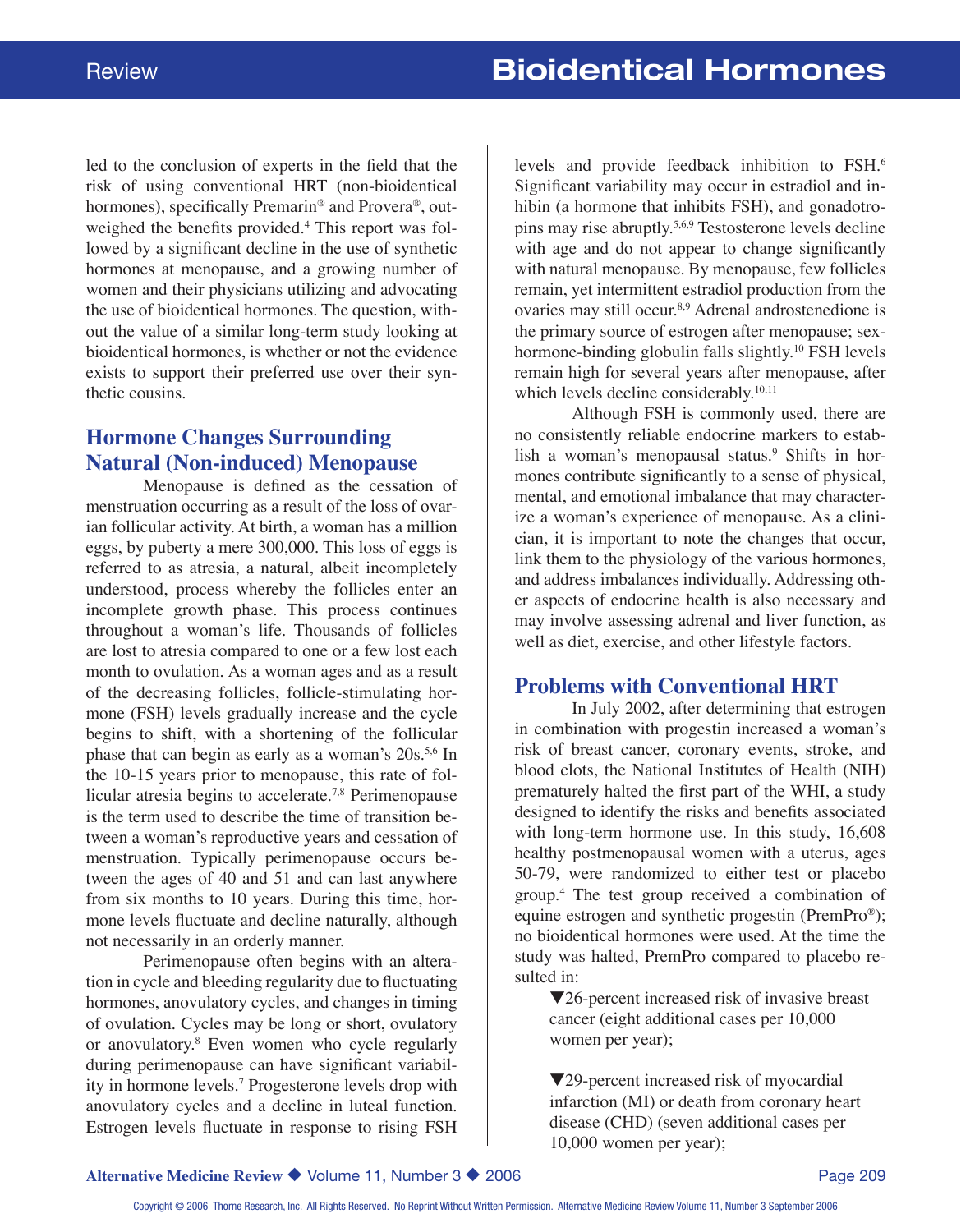$\nabla$ 41-percent increased risk of stroke (eight) additional cases per 10,000 women per year); and

 $\blacktriangledown$ 200-percent increased risk of blood clots (18) additional cases per 10,000 women per year).

The WHI study also confirmed benefits seen in previous studies, most notably:

 $\blacktriangledown$ 33-percent decreased risk of hip fracture (five fewer fractures per 10,000 women per year);

 $\blacktriangledown$ 37-percent decreased risk of colorectal cancer (six fewer cases per 10,000 women per year); and

**VRelief of menopausal symptoms like hot** flashes and vaginal atrophy.

An ancillary study the following year, the Women's Health Initiative Memory Study (WHIMS), demonstrated additional risks for women on combination equine estrogens and synthetic progestins. The study found combination therapy doubled the risk of developing dementia in women age 65 and older.<sup>12</sup>

Even prior to the WHI and WHIMS studies, relatively few women who might benefit from HRT chose to use it, despite the previous findings that HRT has established benefits for the treatment of menopausal complaints, reduction in bone loss, and some beneficial effects on the cardiovascular system.13-15 In addition, women prescribed HRT often discontinue it before long-term benefits are realized. The most common reasons for discontinuation of HRT are unwanted side effects and weight gain, with one-third to two-thirds of women discontinuing it within the first two years.13,14,16-18 Most side effects are attributed to the synthetic progestin portion of HRT, with the most common complaints being bloating, breast tenderness, and irregular bleeding.13,14,19 Secondary reasons for discontinuation include fear of cancer and recommendation by a physician.

For women not initiating HRT, reasons cited include: HRT perceived as unnecessary, a preference to not take medications, a fear of the effects of long-term HRT, confusion over the scientific information as presented in the media, and the view that menopause is a natural event.<sup>2,3,14,20</sup> Use of HRT was correlated with older women's wishes to reduce osteoporosis risk, while younger women sought relief from menopausal symptoms, predominantly vasomotor flushing.<sup>2,19</sup>

Given this information, it should follow that utilizing hormones that have fewer side effects and risks, correlate with a woman's perception of "natural," and address long-term health benefits could increase hormone use and therefore improve a woman's health and well-being. Bioidentical hormones may provide these benefits.

#### **What is Bioidentical Hormone Therapy?**

Bioidentical hormones are identical to hormones produced endogenously. In the case of HRT, these include estrone (E1), estradiol (E2), estriol (E3), and progesterone (P4). Although bioidentical hormones have long been utilized in other countries, the United States has predominantly used non-bioidentical hormones for the past 40-45 years, beginning with the introduction of oral contraceptives in the early 1960s.

The differences in the actions, risks, and benefits of various hormones depend on numerous factors, including method of administration, absorption, bioavailability, metabolism, receptor affinity, receptor specificity, and molecular structure. $21,22$ 

#### **Bioidentical versus Synthetic Estrogens**

The body naturally produces three main forms of estrogen: estrone, estradiol, and estriol. Bioidentical estrogens are molecularly identical to these naturally produced estrogens. Synthesized in the ovaries and metabolized in the liver, estradiol is the most physiologically active form of estrogen. Increased serum estradiol levels are linked to an increased risk of breast and endometrial cancer.<sup>23</sup> Estrone is converted reversibly from estradiol in the liver and small intestine and increases after menopause when the adrenal glands play a more prominent role than the ovaries in hormone synthesis. Like estradiol, increased estrone levels are linked to an increased risk of estrogen-receptor positive (ER+ ) breast cancer and an increase in breast density, an independent risk factor for breast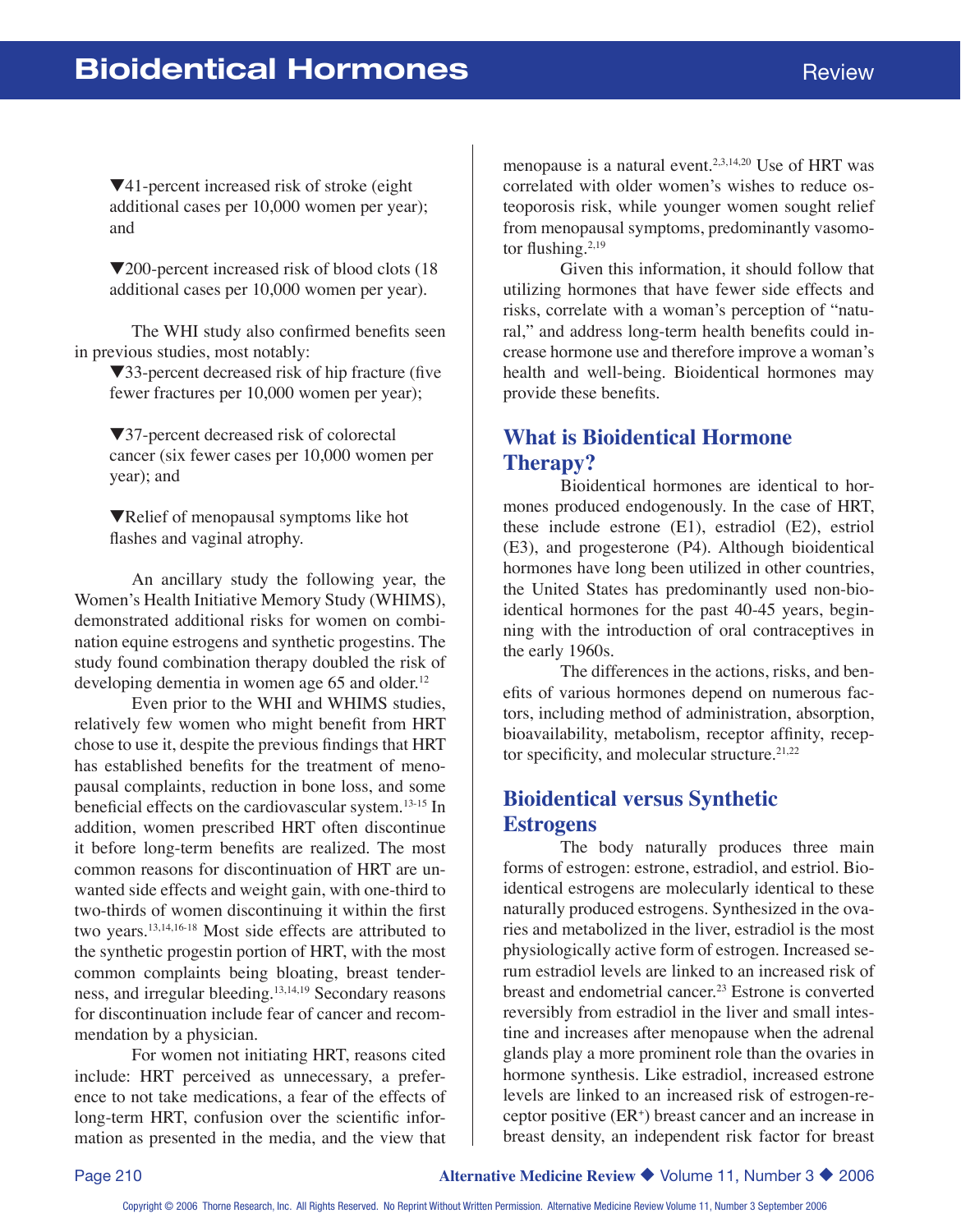#### **Table 1. Synthetic and Bioidentical Estrogen Preparations Available in the United States**

| <b>ESTROGENS</b>                     | <b>BRANDS</b>                                                                                                                                                                                                                                                                                                                                                                                                                                                                                                                                                     |
|--------------------------------------|-------------------------------------------------------------------------------------------------------------------------------------------------------------------------------------------------------------------------------------------------------------------------------------------------------------------------------------------------------------------------------------------------------------------------------------------------------------------------------------------------------------------------------------------------------------------|
| <b>Bioidentical</b>                  |                                                                                                                                                                                                                                                                                                                                                                                                                                                                                                                                                                   |
| 17-beta estradiol (E2)               | Alora®, Climara®, Estraderm®, Fempatch®, Oesclim®,<br>Vivelle <sup>®</sup> (all E2 patches); Combi Patch <sup>®</sup> (E2 + norethin-<br>drone); Emcyt® (capsule); Estrace® (vaginal cream and<br>tablet); Femring <sup>®</sup> and Estring <sup>®</sup> (vaginal rings); Estrasorb <sup>®</sup><br>and Estragel <sup>®</sup> (transdermal preparations); and available<br>generically in troches, sublingual drops, suppositories,<br>creams, gels, or capsules from compounding pharmacies.                                                                     |
| Estrone sulfate (E1)                 | Available generically in troches, sublingual drops, sup-<br>positories, creams, gels, or capsules from compounding<br>pharmacies.                                                                                                                                                                                                                                                                                                                                                                                                                                 |
| Estropipate (E1)                     | Ogen <sup>®</sup> (tablet and vaginal cream); Ortho-Est <sup>®</sup> (tablet);<br>generic tablet                                                                                                                                                                                                                                                                                                                                                                                                                                                                  |
| Estriol (E3)                         | Available generically in troches, sublingual drops, sup-<br>positories, creams, gels, or capsules from compounding<br>pharmacies.                                                                                                                                                                                                                                                                                                                                                                                                                                 |
| <b>Non-Bioidentical</b>              |                                                                                                                                                                                                                                                                                                                                                                                                                                                                                                                                                                   |
| <b>Ethinyl estradiol</b>             | Brevicon <sup>®</sup> , Demulen <sup>®</sup> , Levlen <sup>®</sup> , Lo-Ovral <sup>®</sup> , Loestrin <sup>®</sup> ,<br>Modicon <sup>®</sup> , Nordette <sup>®</sup> , Norinyl <sup>®</sup> , Ortho-Cept <sup>®</sup> ,<br>Ortho-Cyclen <sup>®</sup> , Ortho-Novum <sup>®</sup> , Ortho-Tri-Cyclen <sup>®</sup> ,<br>Ovcon <sup>®</sup> , Tri-Levlen <sup>®</sup> , Tri-Norinyl <sup>®</sup> , Triphasil <sup>®</sup> , Nelova <sup>®</sup> (all<br>tablets in combination with synthetic progestins); Estinyl <sup>®</sup><br>and Feminone <sup>®</sup> (tablet) |
| <b>Esterified estrogens</b>          | Estratab <sup>®</sup> (tablet, vaginal cream); PremPro® (tablet in<br>combination with MPA); PremPhase <sup>®</sup> (tablet in combina-<br>tion with MPA); generic (tablet)                                                                                                                                                                                                                                                                                                                                                                                       |
| Conjugated equine estrogens<br>(CEE) | Premarin <sup>®</sup> (tablet, vaginal cream); PremPro <sup>®</sup> (tablet in<br>combination with MPA); generic (tablet)                                                                                                                                                                                                                                                                                                                                                                                                                                         |
| <b>Dienestrol</b>                    | Ortho Dienestrol Cream <sup>®</sup> (vaginal cream)                                                                                                                                                                                                                                                                                                                                                                                                                                                                                                               |

**Alternative Medicine Review ◆ Volume 11, Number 3 ◆ 2006** Page 211

Τ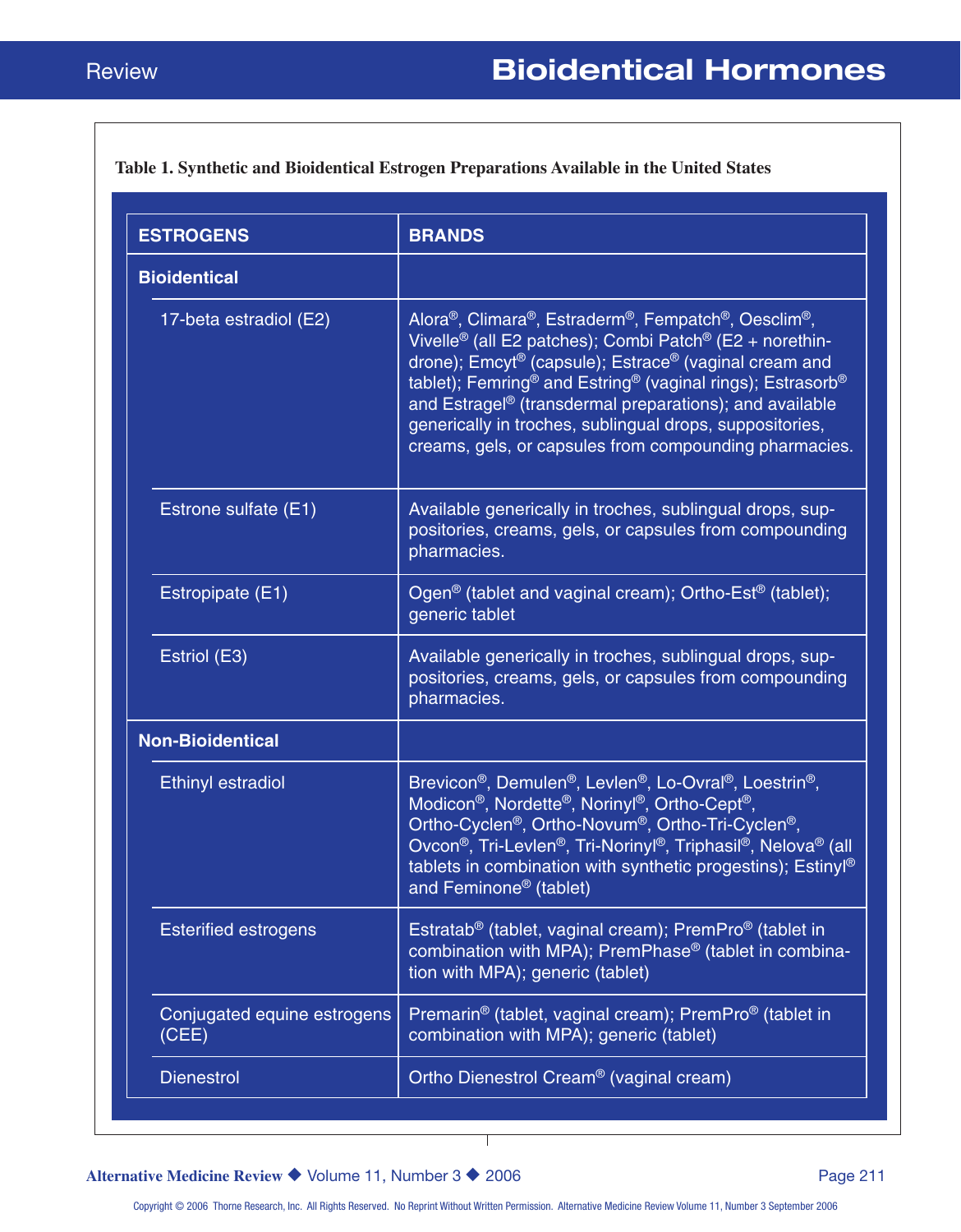**Table 2. Synthetic Progestin and Bioidentical Progesterone Preparations Available in the United States**

| PROGESTOGEN/PROGESTERONE              | <b>BRAND NAME</b>                                                                                                                                                                                                                                                                                         |
|---------------------------------------|-----------------------------------------------------------------------------------------------------------------------------------------------------------------------------------------------------------------------------------------------------------------------------------------------------------|
| <b>Bioidentical (Progesterone)</b>    |                                                                                                                                                                                                                                                                                                           |
| Progesterone (P4)                     | Crinone <sup>®</sup> and Utrogestan <sup>®</sup> (vaginal gels);<br>Pro-Gest <sup>®</sup> and other brands (transdermal cream);<br>Prometrium <sup>®</sup> (capsule); and available generically in<br>troches, sublingual drops, suppositories, creams, gels,<br>or capsules from compounding pharmacies. |
| <b>Non-Bioidentical (Progestogen)</b> |                                                                                                                                                                                                                                                                                                           |
| Medroxyprogesterone acetate<br>(MPA)  | Provera <sup>®</sup> , Amen <sup>®</sup> , Curretab <sup>®</sup> , and Cycrin <sup>®</sup> (tablet);<br>PremPro <sup>®</sup> and PremPhase <sup>®</sup> (tablet in combination with<br>CEE)                                                                                                               |
| Norethindrone acetate                 | Aygestin <sup>®</sup> , Micronor <sup>®</sup> , Norlutate <sup>®</sup> , Nor-QD <sup>®</sup> (tablet)                                                                                                                                                                                                     |
| Norethindrone                         | Norlutin <sup>®</sup> (tablet)                                                                                                                                                                                                                                                                            |
| Norgestrel                            | Ovrette <sup>®</sup> (tablet)                                                                                                                                                                                                                                                                             |
| Norgestimate                          | Ortho-Tri-Cyclen <sup>®</sup> (tablet in combination with EE)                                                                                                                                                                                                                                             |
| Levo-Norgestrel                       | Preven <sup>®</sup> (tablet in combination with $EE$ )                                                                                                                                                                                                                                                    |
| <b>Desogestrel</b>                    | Desogen <sup>®</sup> (tablet)                                                                                                                                                                                                                                                                             |
| Megestrol acetate                     | Megace <sup>®</sup> (tablet)                                                                                                                                                                                                                                                                              |

cancer.24,25 Both estradiol and estrone can be metabolized to estriol, which is the primary urinary metabolite. Estriol is considered the "weakest" estrogen, as it has a shorter-acting effect than estradiol or estrone.<sup>26</sup> However, depending on sufficient dosing and route of application, estriol can attain a full estrogenic effect on target tissue, such as the vaginal mucosa.26 Estriol remains intact when supplemented orally (i.e., unlike estradiol, estriol is not converted to estrone, nor is it converted to estradiol).27 In Europe and China, estriol is commonly used for HRT. A comprehensive review of the safety and efficacy of estriol suggests it may

be safer than estrone or estradiol, but can still have a stimulatory action on the endometrium and breast when given in high doses.<sup>28</sup>

In a comparison of bioidentical (estropipate, estradiol) versus non-bioidentical estrogens (ethinyl estradiol, conjugated equine estrogens, diethylstilbestrol), non-bioidentical estrogens had significantly exaggerated responses across multiple hepatic and non-hepatic measures of estrogenic effects.29

The predominant estrogen currently prescribed in the United States is Premarin, a brand name for conjugated equine estrogens (CEE). Premarin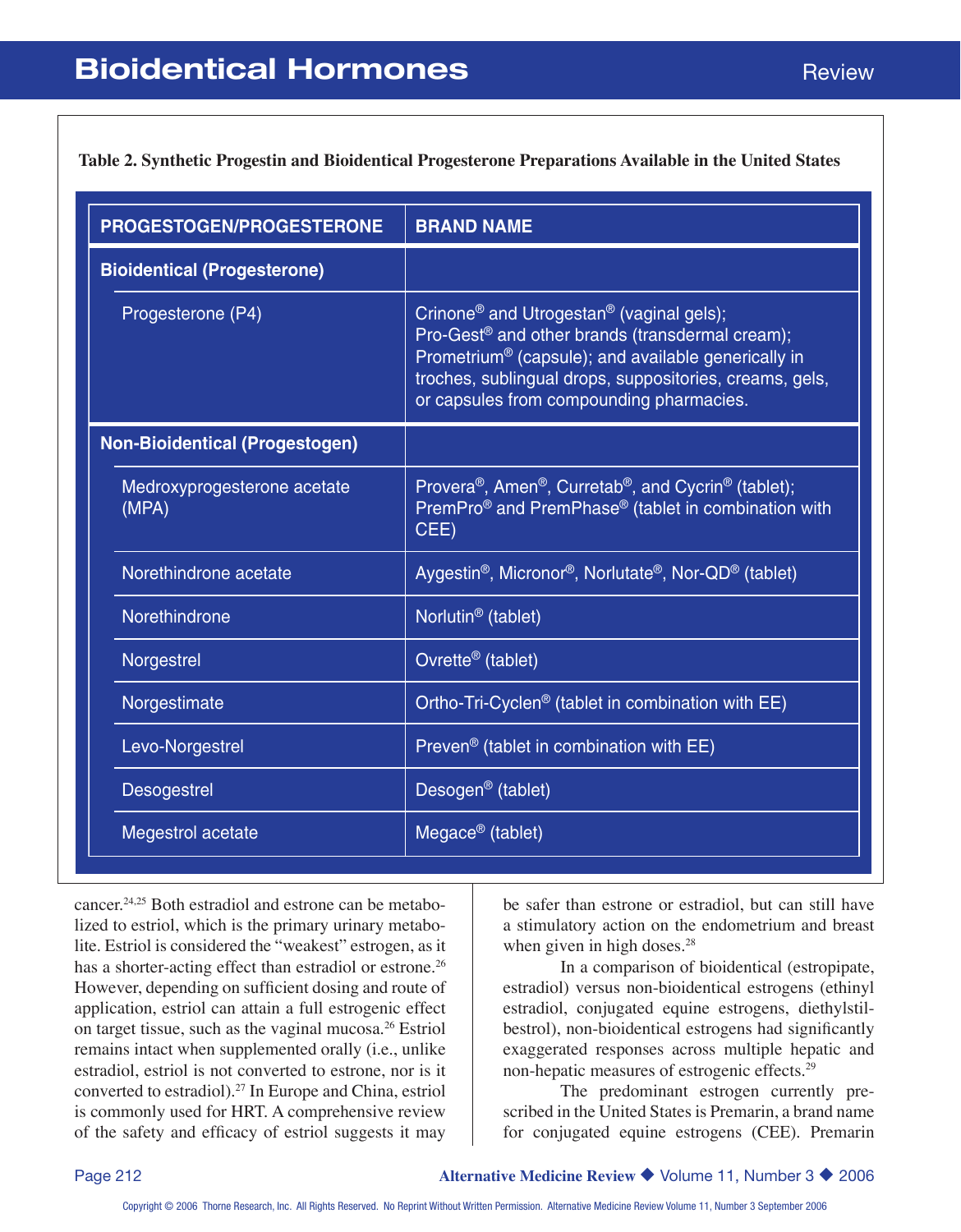contains approximately 100 distinctly different estrogens, mainly estrone sulfate, equilins, equilenins, and alpha-estradiol, all of which are estrogens occurring naturally in horses; with few natural to the human body. Over 30-percent drop in sales revenues from both Premarin and PremPro occurred following reports of the WHI study.30

Many estrogen formulations presently available in the United States contain bioidentical estrogens (Table 1). A growing number of conventional and CAM physicians are now prescribing "Tri-Est," or "Bi-Est," nicknames given to individually-compounded formulations of estriol, estrone and estradiol, or estriol and estradiol, respectively. Licensed pharmacists can fill a doctor's prescription for these combinations of natural estrogens in a variety of doses and delivery systems to specifically address patient needs.

### **Natural Progesterone versus Synthetic Progestins**

Inconsistency in use of the terms "progesterone," "progestin," and "progestogen" has led to confusion over these substances. Progesterone refers to a single (note the "one" at the end of the term) molecular structure that is identical to the progesterone molecule that the body makes, also referred to biochemically as "P4." Progestogen is the category of hormone molecules (natural and synthetic) that act like progesterone in the uterus. Progestin generally refers to synthetic progestogens. See Table 2 for a list of commonly prescribed progestogens.

Progesterone was originally procured by extraction methods from animal placenta. Natural progesterone products today are produced in a laboratory setting via a process designated as the "Marker Degradation" from saponins found in soy and *Dioscorea villosa* (wild yam). Hudson presents a detailed historic perspective of the series of events surrounding the discovery of this process.<sup>31</sup>

Progesterone was first used as HRT in 1934 for the treatment of ovariectomized women.<sup>32</sup> Due to significant first-pass effect of progesterone, synthetic progestins were developed in the 1940s, either from progesterone (e.g., medroxyprogesterone acetate) or from testosterone (e.g., 19-nortestosterone).<sup>33</sup> Progestins mimic the body's progesterone closely enough to

bind to progesterone receptor sites, but do not deliver the full range of "messages" a natural progesterone molecule does. A synthetic progestin, for example, may have similar effects on the endometrium, yet can initiate widely different actions elsewhere in the body (e.g., brain, mineralocorticoid receptors, etc.) depending on the classification of the particular progestin (nortestosterone derivatives, ethyl-13 derivatives, progesterone derivatives, or norprogesterone derivatives.) $34,35$  These different progestins have been mapped as to affinity to androgen, progesterone, glucocorticoid, and estrogen receptors.36 In contrast to progesterone, 19-nortestosterone derivatives are known to have estrogenic properties, which could be attributed to their estrane structure (an 18-carbon tetracyclic hydrocarbon nucleus that is the parent structure to all estrogens) or to the production of estrogen as a metabolite.<sup>37</sup> Derivatives of 19-nortestosterone have been shown to increase the growth of ER<sup>+</sup> breast cancer cells *in vitro*. 38 A paper published in 2000 discussed the development of newer synthetic progestins that more closely fit the profile of bioidentical progesterone.39

#### **Estrogen, Progesterone, or Both?**

Current recommendations from the American College of Obstetricians and Gynecologists suggest that estrogens be prescribed in conjunction with progestins (to prevent endometrial hyperplasia) when a woman has an intact uterus; $40$  conversely, unopposed estrogens are the norm post-hysterectomy. Although progesterone and estrogen receptors both exist in tissue outside the uterus, it has not been thought necessary to provide progestins after the uterus is removed.

In contrast, when using natural hormones, many physicians consider the concomitant use of progesterone with estrogen to be an important aspect of bioidentical hormone therapy and hormonal balancing. The growing research on the synergism of these two hormones, as well as an expanded understanding of progesterone's effect in the body, are prompting some to recommend these hormones be prescribed together, regardless of the presence or absence of a uterus. $41,42$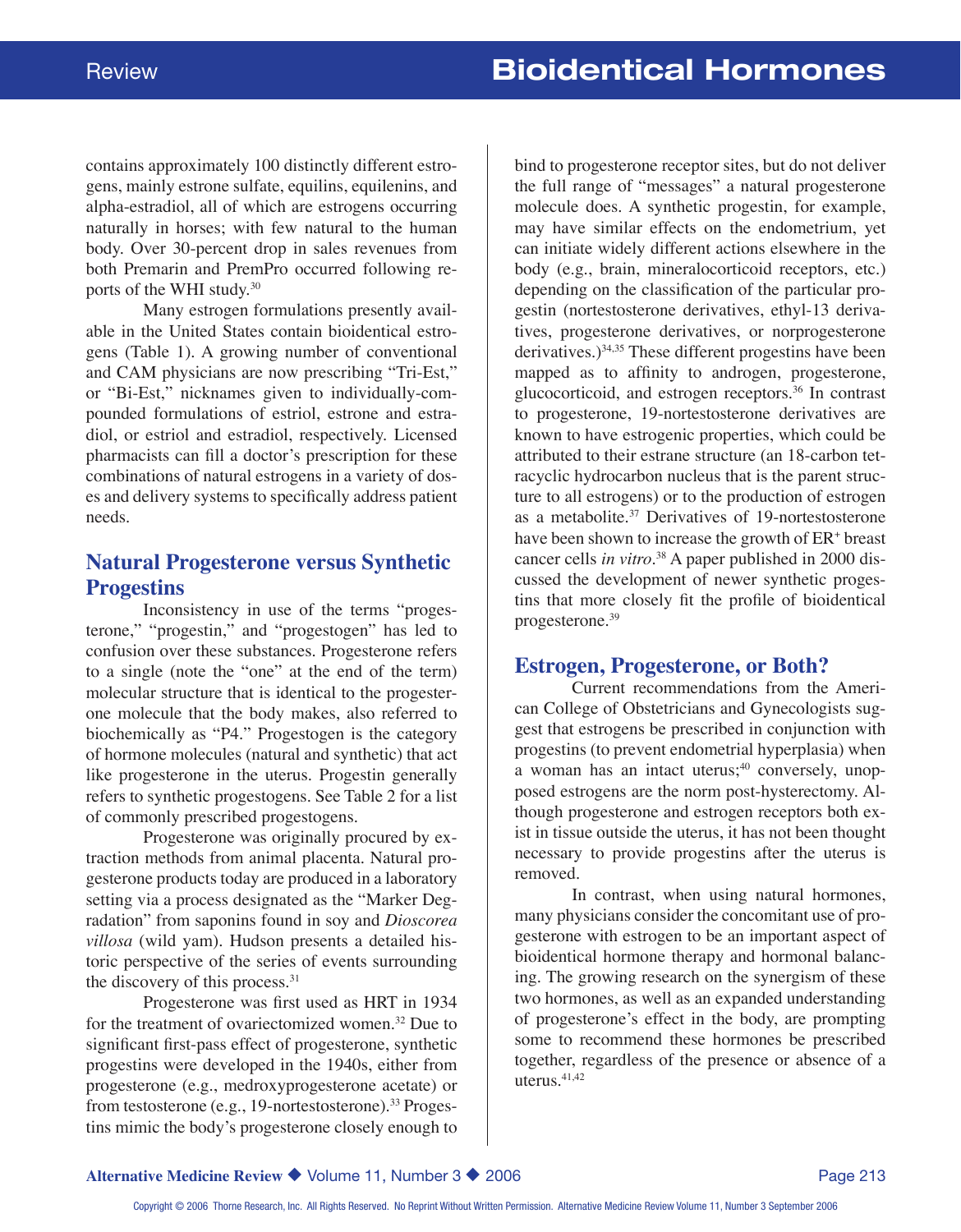When considering estrogen replacement during perimenopause and early menopause, the level of endogenous estrogen production must also be considered, since elevated FSH levels can be associated with either increased or decreased levels of estrogen.9,11 Since progesterone levels can fall first with the advent of anovulatory cycles, some women may do well with progesterone-only supplementation during perimenopause, which may help balance the effects of unopposed endogenous estrogen production. FSH, although commonly used as a diagnostic indicator of menopause, may not be the most reliable tool for determining estrogen needs perimenopausally.9 One should also note that women with a greater amount of body fat can produce a significant amount of endogenous estrogen postmenopausally. This can occur exclusively through aromatization of estrogens from adrenal androstenedione by the fat cells.10 In one study, 10-15 percent of postmenopausal women produced enough estrogen to build the endometrial lining, further emphasizing the need to determine individually the potential hormonal needs of each woman during the climacteric.

#### **Hormone Synergy**

Hormone function can be affected by the presence of other hormones, as is seen in the synergistic effects of E2 and P4.41,43 Even the receptors can exhibit synergism, although the exact mechanisms have not been fully elucidated.<sup>44,45</sup> An example of this phenomenon in clinical practice is the synergistic antiovulatory effects of estrogen and progestogens resulting in efficacy of lower-dose oral contraceptives equal to that of higher-dose regimens. More recently, a study found estradiol in combination with progesterone inhibited bone resorption to a greater degree than either hormone alone.<sup>46</sup>

## **Differences in Hormone Delivery** *Continuous versus Pulsed Delivery*

There is sufficient evidence to suggest the pulsatile delivery of estrogen and progesterone that occurs naturally serves to enhance the functioning of these hormones in the body.<sup>47-49</sup> In theory, continuous application of hormones may serve to down-regulate receptors, contributing to a general decrease in the activity of those particular hormones. Research has

demonstrated that sequential pulsed estrogen and progestin therapy allows for smaller amounts of hormones to be used.<sup>47</sup> Reduced dosage would translate to reduced likelihood of unwanted side effects as well as a reduced impact on the liver via metabolism of supplemented hormones. This also supports the most recent U.S. Food and Drug Administration recommendation surrounding hormone therapy for women that advocates using the lowest effective dose for the least amount of time necessary.<sup>50</sup>

## *Routes of Administration*

Many different routes of delivery are available for natural hormones, including oral, transdermal (patch), percutaneous (cream, gel), intramuscular (IM), subcutaneous, sublingual, vaginal (gels, cream, tablet, ring, and pessary), and nasal. The route of administration can confer differences in absorption, metabolic pathway, and bioavailability. In general, the oral route leads to more rapid metabolism and a greater impact on hepatic processes, requiring larger doses than those bypassing the entero-hepatic circulation. The same sized doses of progesterone and estradiol resulted in greater circulating blood levels when delivered vaginally compared to oral administration, due to entero-hepatic metabolism.<sup>51</sup> In comparing different E2 delivery systems, percutaneous, transdermal, and vaginal delivery resulted in a reduction in metabolism to E1 via the entero-hepatic circulation.51-53 Side effects common with oral E2 were not seen when administration was via the percutaneous or transdermal routes.54,55

Approximately 90 percent of oral progesterone is metabolized by the "first pass effect" (caused by shunting through the entero-hepatic circulation), leading to difficulties in dosing as well as an abrupt increase in 5-alpha-progesterone metabolites.<sup>56</sup> Oral progesterone administration resulted in higher levels of progesterone metabolites (deoxycorticosterone, deoxycorticosterone sulfate, and 5-alpha and beta pregnenolone) when compared to vaginal administration.51-57 A study by Hermann et al compared 80 mg progesterone daily via a topical cream (Pro-Gest®) to 200 mg oral micronized progesterone (OMP) as Prometrium® daily and found no difference between the two products with respect to steady-state blood levels of progesterone as measured by area under the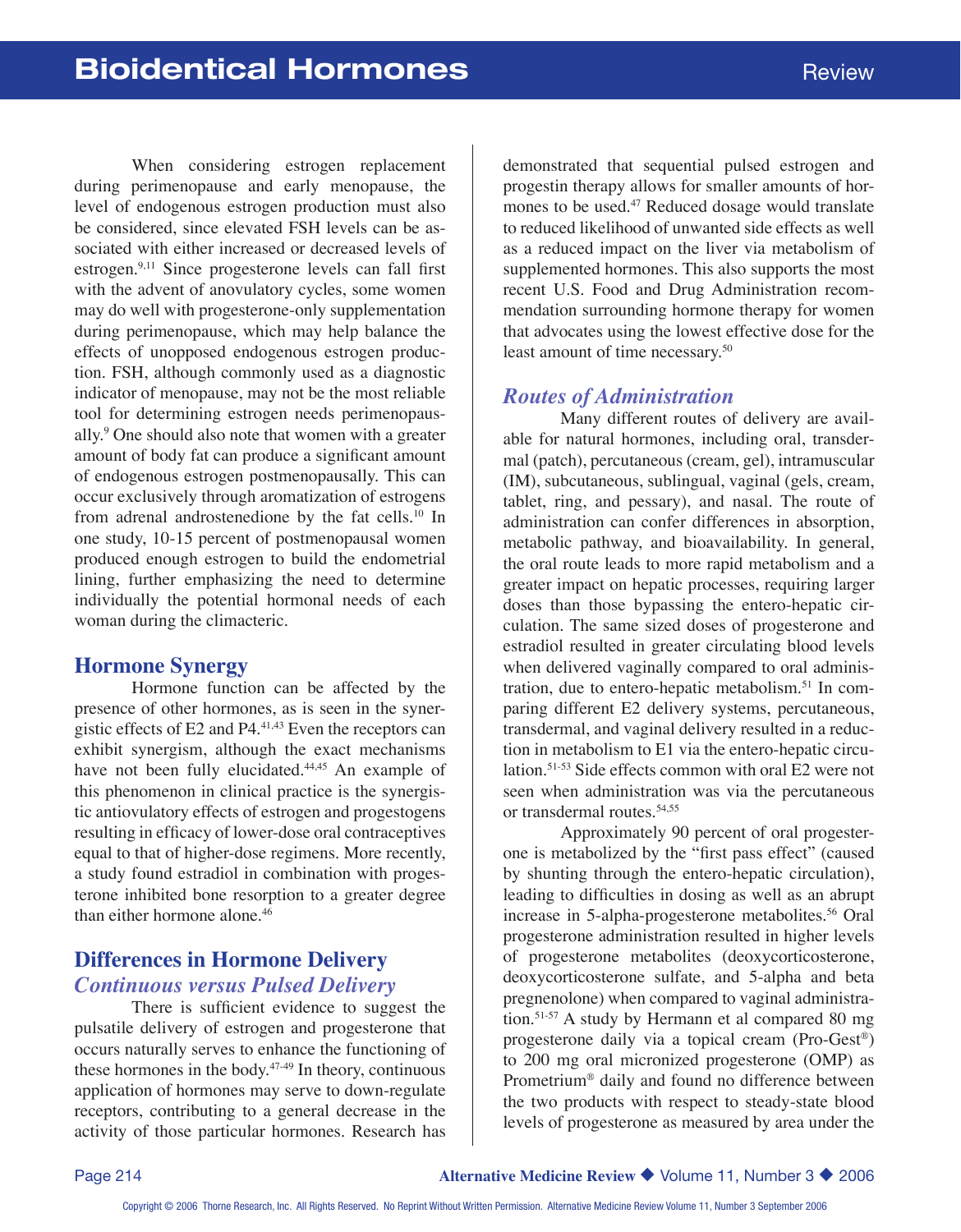curve  $(AUC)$ .<sup>58</sup> In another comparison study, similar endpoints were achieved with 300 mg oral micronized progesterone and 90 mg vaginal progesterone, with fewer side effects of drowsiness noted with the vaginal application (an effect attributed to 5-alpha and beta metabolites of progesterone).59

It is important to note that progesterone and its metabolites have differing effects in the brain, uterus, smooth muscle, and oocyte.<sup>60</sup> For example, depressive effects of progesterone are predominantly attributed to pregnane metabolites, such as allopregnanolone, as opposed to progesterone itself. Given the increase in metabolites seen with OMP, vaginal or topical delivery systems may reduce expression of side effects attributed to these metabolites.

Because numerous factors can influence intestinal absorption and metabolism, some preparations may have more variable effects. In a study of the pharmacokinetics of oral versus IM administration of E2, 4 mg IM demonstrated a rate of release into the bloodstream that achieved therapeutic levels over 2-4 weeks (depot effect). To achieve the same therapeutic equivalency with an oral dose, some individuals required as much as  $2 \text{ mg daily}$  for three weeks.<sup>61</sup>

Oral micronized progesterone also exhibits substantial variability in absorption among individuals. In one study, maximum serum concentration ranged from 15.72-625.98 ng/mL, following a single 300 mg dose; the authors also noted that absorption increased with age. $62$  In a separate study of percutaneous absorption of a progesterone cream, the authors reported moderate variability among individuals.<sup>63</sup>

#### *Forms of Administration*

The base of a cream, gel, or suppository can also affect absorption. In a study of topical applications comparing progesterone in a hydrophilic gel, lipophilic base, and emulsion-type base, $64$  the emulsion-type base led to a two-fold greater AUC and peak plasma concentration than either the hydrophilic gel or lipophilic base.<sup>64</sup> Another study by the same authors comparing two suppository bases found an emulsion-type base resulted in improved pharmaceutical availability when compared to a lipophilic base of cocoa butter.65 A comparison between the percutaneous and vaginal delivery systems found the elimination half-life for the three transdermal forms of

progesterone was in the range of  $30-40$  hours,  $64$  compared to the cocoa butter vaginal suppository with an elimination half-life of 9-10 hours and the emulsionbased suppository with an average elimination halflife of 14 hours.<sup>65</sup>

Physiological levels of serum progesterone were reached via a novel nasal spray application.<sup>66</sup> Also unique is an effervescent progesterone vaginal tablet that results in adequate serum progesterone levels. In this study there was significant age-related difference in time of maximum concentration (Tmax), with women over 40 years attaining a lower Tmax than younger women.<sup>67</sup>

Given the differences that abound in both the type and route for administration of hormones, physicians should assess an individual woman's need for hormone therapy and tailor the regimen to her needs.

# **Effect of Hormones on the Cardiovascular and Endocrine Systems**

Hormones have multiple effects on the cardiovascular and endocrine systems, including eliciting actions on blood pressure, vascular tone, hemostasis, lipid metabolism, cardiac vasospasm, and glucose metabolism.

# *Blood Pressure Effects*

Progesterone antagonizes mineralocorticoids such as aldosterone. Since aldosterone enhances sodium retention and potassium loss via the urine, antagonism of this effect results in increased sodium excretion in the urine. This effect on sodium loss has been shown to reduce blood pressure in hypertensive patients in some studies, as well as ease symptoms of water retention.<sup>68,69</sup> This anti-mineralocorticoid effect is not seen with the majority of available synthetic progestins. Moreover, some progestins enhance estrogen activity, contributing to the potential for increased blood pressure.70,71

In normotensive patients, progesterone can decrease sympathetic vascular tone, without concomitant drop in blood pressure.72 Progesterone acts via the nitric oxide pathway to enhance vasodilation and improve microcirculation.<sup>73,74</sup> In animal studies, endogenous and low-dose parenteral E2 have also been shown to increase vasodilation.<sup>70</sup>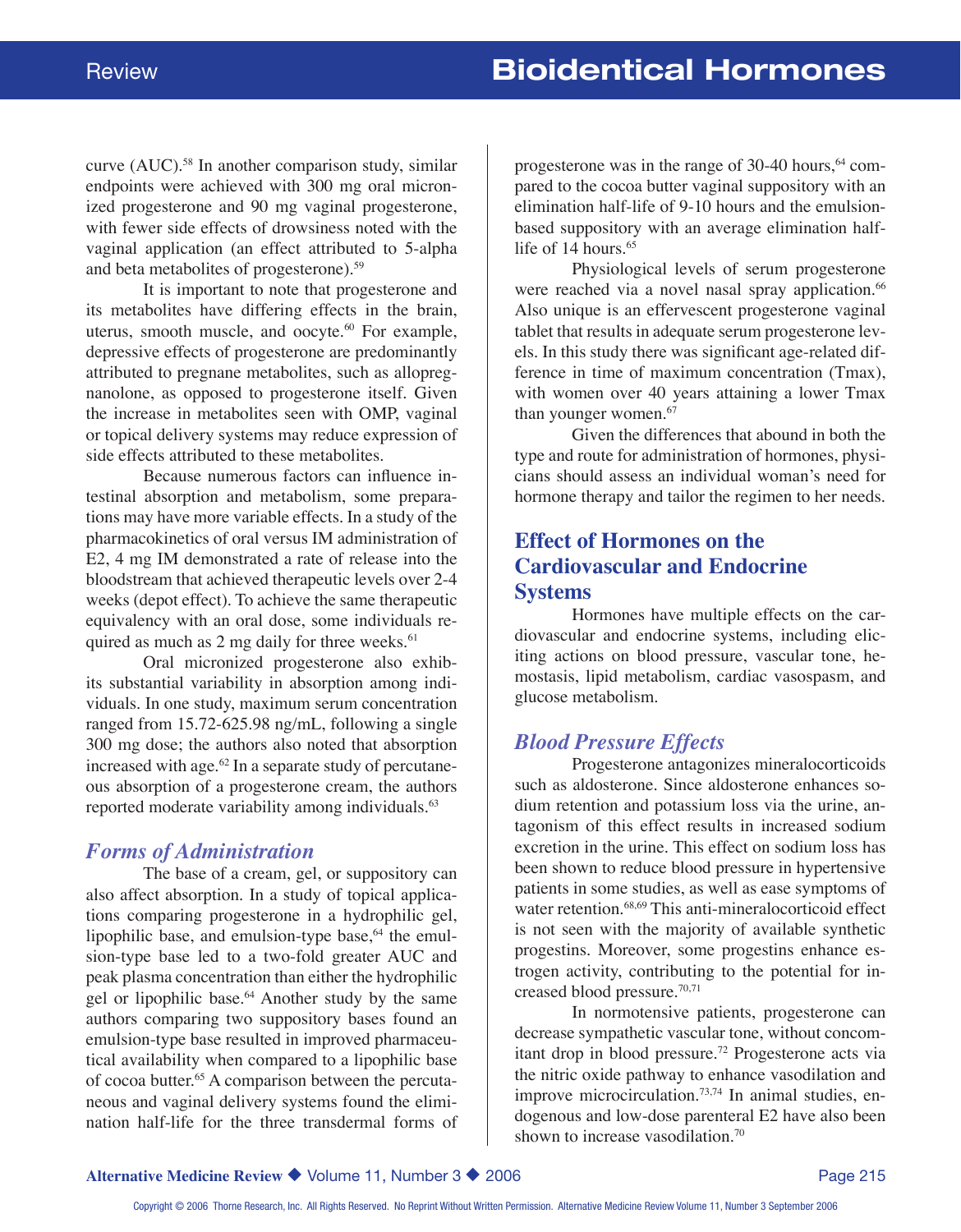#### *Blood Clots*

Estrogen replacement therapy is known to increase the risk of blood clots. High-dose estrogens, especially synthetic and oral estrogens, increase liver protein synthesis, including coagulation factors. Oral estrogens also increase angiotensin, and may raise blood pressure and stroke risk in susceptible women.70 In a randomized crossover study, estriol did not affect hemostatic function, whereas ethinyl estradiol decreased prothrombin time while increasing plasminogen and factor VII.75 In the WHI study, CEE with medroxyprogesterone acetate (MPA) was shown to increase blood-clotting events.76

In contrast to synthetic hormone use, a recent study evaluating progesterone cream for safety and efficacy found no markers for inflammation or clotting.<sup>77</sup> The study also found that in women with higher than normal cortisol levels, there was a marked decline in the level of cortisol to the normal range while using progesterone cream compared to placebo.<sup>77</sup>

# *Hormone Effects on Lipids, Atherosclerosis, Vasospasm, and Insulin Resistance*

Activated by stress, increased cortisol has been associated with an increased risk of atherosclerosis, obesity, and other manifestations of heart disease. Cortisol can contribute to atherosclerosis by increasing cholesterol ester formation. While estrogen was seen to have no effect on cholesterol esters, progesterone blocked cholesterol ester formation, signifying an anti-atherogenic effect of progesterone.<sup>78</sup>

Whereas some synthetic progestins are known to exert a negative effect on blood lipids, bioidentical progesterone does not appear to do so.<sup>79,80</sup> In the Postmenopausal Estrogen and Progestin Interventions (PEPI) Trial, oral micronized progesterone fared significantly better than MPA, as OMP did not blunt the beneficial effects of estrogen on HDL elevation.<sup>81</sup> This was also found in an earlier study comparing progesterone with both nortestosterone and MPA.82

Third generation progestins, such as norgestimate and desogestrel, have not demonstrated this same adverse effect on serum lipids.<sup>83</sup>

MPA increases the extent of atherosclerosis in coronary arteries, suppresses the protective effect of estrogen on arterial injury, increases insulin resistance, and attenuates the beneficial effects of estrogen on vasodilation.<sup>84-86</sup> This is consistent with findings that synthetic estrogen as well as 19-nortestosterone can result in a decrease in glucose tolerance, whereas glucose metabolism is unaffected by P4.87 Progesterone has furthermore been shown to have an antiproliferative effect on vascular smooth muscle in normal human and animal tissues as well as in models simulating hyperinsulinemia and hyperglycemia.88,89

In two studies comparing E2 and P4 with E2 and MPA, E2 and P4 protected against coronary hyper-reactivity and subsequent coronary vasospasm, whereas coronary vasospasm was increased in monkeys receiving MPA. $90,91$  In a separate study, the same authors demonstrated an inhibition of coronary vasospasm with topical progesterone cream in pre-atherosclerotic primates.<sup>92</sup>

One study comparing MPA to progesterone demonstrated progesterone reduced the risk for arteriosclerosis by inhibiting vascular cell adhesion molecule-1 (VCAM-1), whereas MPA did not.<sup>93</sup> The differing effects of progesterone and MPA support progesterone as a better option.

Progesterone and 17beta-estradiol both inhibited cardiac fibroblast growth, with the effects of 17beta-estradiol enhanced by P4, suggesting the combination may help protect postmenopausal women against cardiovascular disease.<sup>94</sup>

Normal liver function is essential for lipid metabolism. Synthetic progestins retain undesirable effects on liver metabolism, even when administered through the skin. $83$  In regard to estrogen, a comparison between orally administered ethinyl estradiol (EE) and E2 demonstrated beneficial effects on serum lipids (EE>E2); however, EE demonstrated a marked increase in liver protein synthesis, including sex-hormone binding globulin (SHBG) and pregnancy zone protein (PZP), markers of increased estrogenic effect.95 SHBG elevation can result in lower testosterone activity due to its greater affinity to testosterone and dihydrotestosterone than estrogen.

Natural progesterone, in either oral, vaginal, or topical administrations, has demonstrated safety in its effects on lipid metabolism and blood clotting.77,80,96 The research to date looking at cardiovascular risk points to bioidentical hormones, particularly progesterone, as the hormone therapy of choice to support healthy vascular function.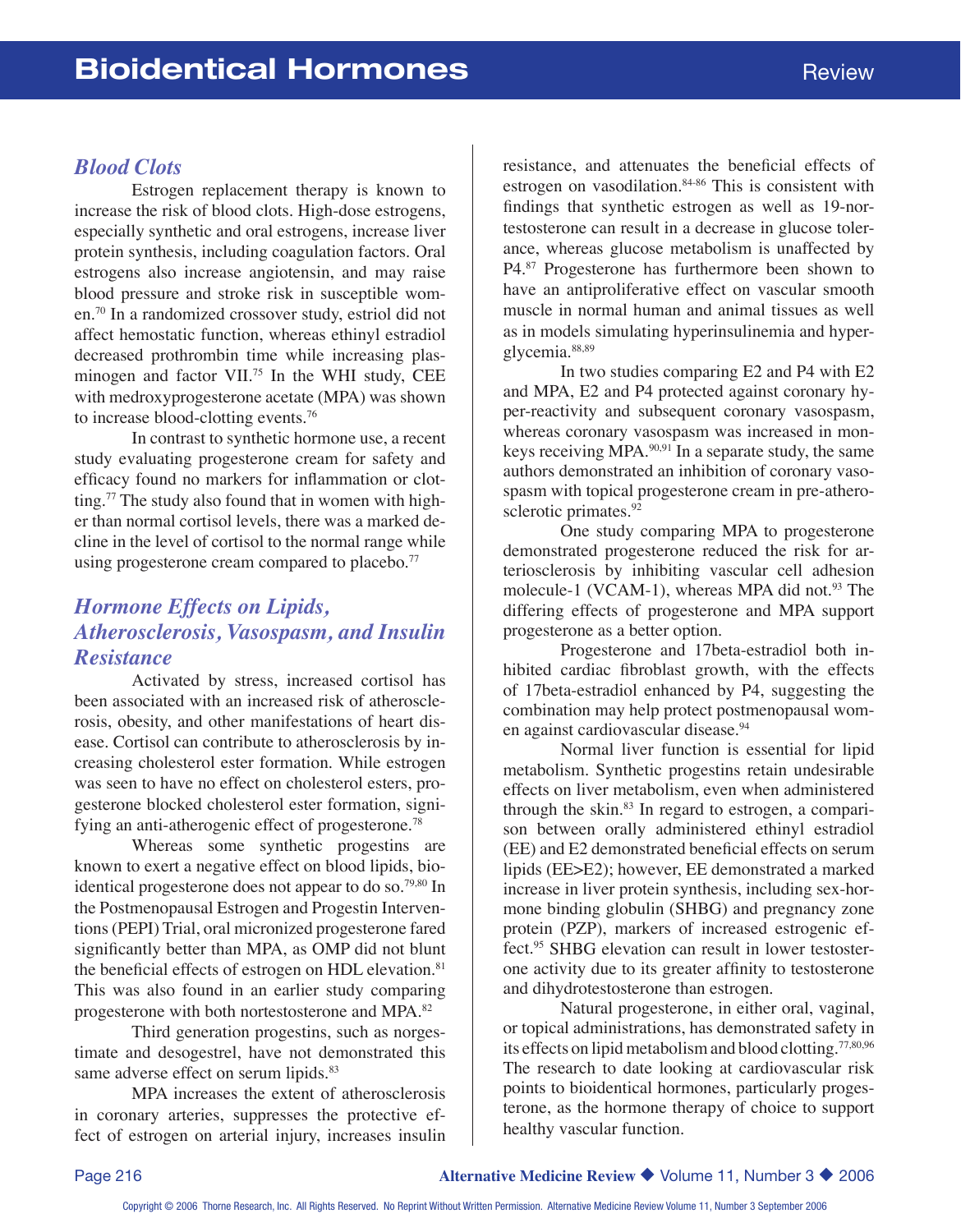#### **The Effect of Hormones on the Breast**

In the past, the effect of synthetic progestins on the breast was unclear. Whereas progestins have been used historically to treat some forms of advanced breast cancer, a re-evaluation of results of a cohort study suggest an increased risk in the occurrence of breast cancer in women using combined HRT (predominantly CEE plus MPA) beyond that seen with unopposed estrogen; the risk increase, however, was not statistically significant.<sup>97</sup> Recently, the effect of HRT on breast tissue was demonstrated in the WHI study. A 26-percent increased risk of invasive breast cancer was seen in women using a combination of CEE and MPA compared to placebo.<sup>4</sup>

Several reviews suggest a protective effect of progesterone and some progestins on normal and pathological breast tissue, including a strong anti-proliferative effect both in the presence and absence of estrogens.98-102 Low endogenous progesterone levels were also correlated with a five-fold increase in premenopausal breast cancer risk in women experiencing infertility when compared with infertile women with normal hormone levels.<sup>103</sup> In women undergoing breast surgery for benign breast conditions, pretreatment with topical estrogen resulted in increased epithelial proliferation compared to a reduction in proliferation seen with percutaneous progesterone treatment; furthermore, progesterone reduced estrogen-induced proliferation when both treatments were used.104 An *in vitro* study evaluating the effect of progesterone on the growth of T47-D breast cancer cells demonstrated increased apoptosis as mediated by the regulation of genes controlling apoptosis.105 In a review by Desreux et al, the authors emphasized progesterone's role in supporting healthy breast homeostasis.106 Progesterone opposes the proliferative effects of estradiol in the breast, $106,107$  a role not seen with synthetic progestins.<sup>106</sup>

A large cohort study involving 1,150 French women with benign breast disease showed no increase in breast cancer risk with women using topical progesterone cream (RR=0.8), a common European treatment for breast mastalgia. Furthermore, the researchers noted a decrease in breast cancer risk among women using progesterone cream plus an oral progestogen (RR=0.5), compared with women using oral progestogens alone.<sup>108</sup>

Two recent studies point to a difference in breast cancer risk when comparing synthetic progestins to bioidentical progesterone as a part of the HRT regimen. A French cohort study involving 3,175 postmenopausal women predominantly using natural HRT (83 percent using transdermal estradiol and a non-MPA progestogen – progesterone and others) found no increased risk in users of these forms of HRT.109 The French E3N-EPIC cohort study is probably the most significant examination of the differences between progestogens and breast cancer risk. It assessed the risk of breast cancer associated with HRT use in 54,548 postmenopausal women and found the risk was significantly greater  $(p<0.001)$  with HRT containing synthetic progestins (RR=1.4 [1.2-1.7]) than with HRT containing micronized progesterone  $(RR=0.9$  [0.7-1.2]).<sup>110</sup> Although there are no prospective trials looking at the safety of bioidentical progesterone with respect to the breast, these large cohort studies, in combination with studies examining the effects of progesterone on normal and cancerous breast cells, do provide enticing evidence for the safety of bioidentical progesterone.

It is well understood that, due to proliferative effect on normal breast cells as well as on numerous breast cancer cell lines, estrogens are contraindicated for women at risk for breast cancer, because, as referenced above, increased estrone and estradiol levels are associated with an increased risk of breast cancer. The supplementation of either of these forms of estrogen increases serum estradiol and estrone due to the pathways by which they are metabolized. In contrast, several studies have demonstrated an inverse relationship between estriol levels and breast cancer as well as antitumor effects of estriol.<sup>27,111-113</sup> However, while there is reason to believe that estriol in low doses could be protective for the breast in some individuals, when supplementing estrogens, one must also consider the differences among individuals with respect to metabolism. A recent study looking at the effects of 14 different endogenous estrogen metabolites demonstrated proliferative, antiproliferative, and bi-phasic effects on a specific human breast cancer line (MCF-7), further emphasizing the importance of individualized consideration.<sup>114</sup>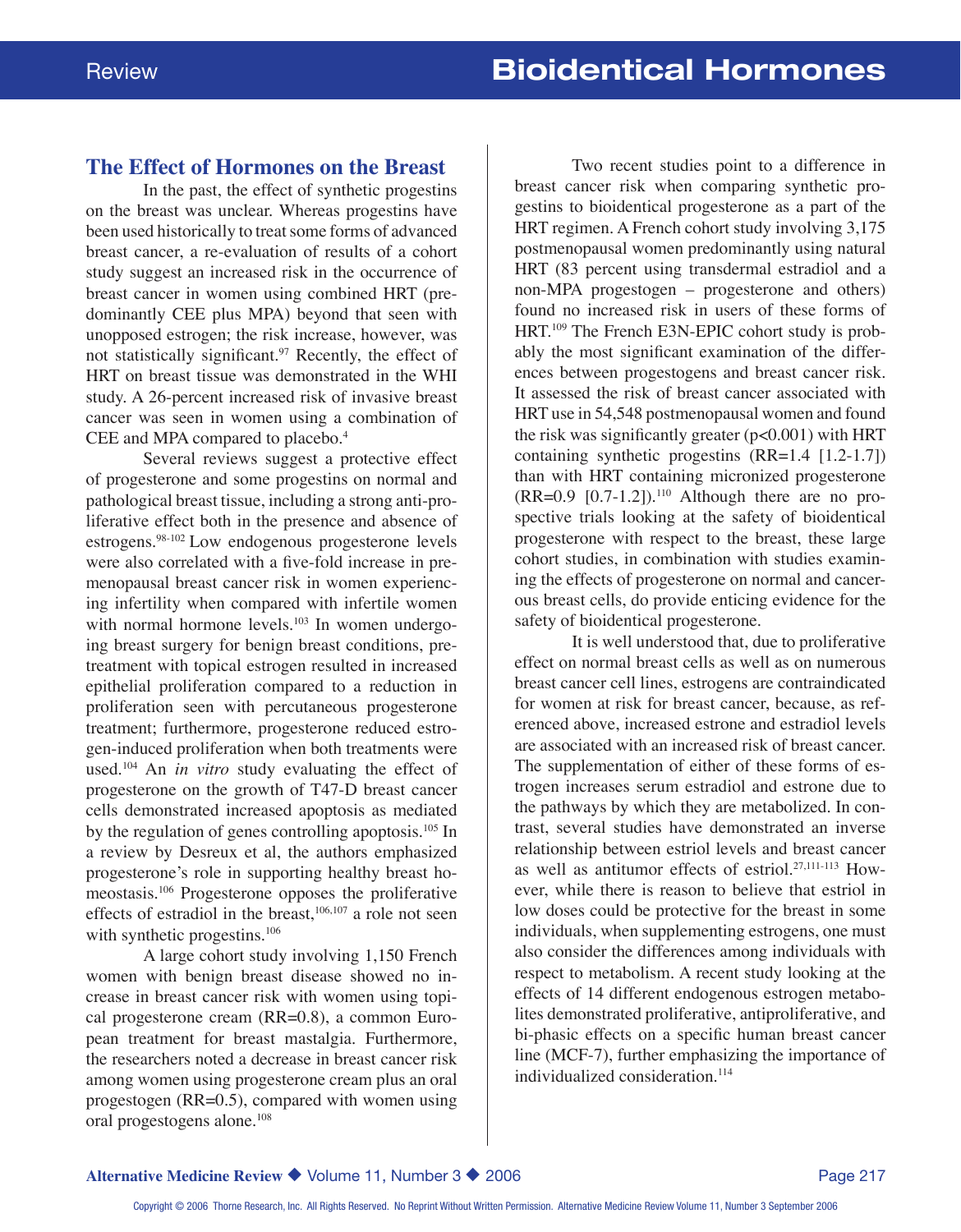# **The Effect of Hormones on the Endometrium**

Both OMP and vaginal delivery of progesterone result in sufficient end-organ effect on the uterus with doses beginning at 100 mg daily x 25 days/ month or 45 mg every other day for six doses/month, respectively.83,115,116 Similar end-organ results have been seen using percutaneous progesterone cream.<sup>117</sup>

#### **Hormones and Menopausal Symptoms**

Although most physicians attribute vasomotor flushing to a lack of estrogen, progestogens can have a beneficial effect.<sup>118</sup> A study using a progesterone cream applied to the skin resulted in a significant reduction in the number and intensity of hot flashes in 83 percent of the study participants, as well as benefits in other quality-of-life measurements.<sup>119</sup> In a separate study, subjects receiving 20 mg of topical progesterone cream daily for four weeks demonstrated significant improvement of menopausal symptoms, measured by Greene Climacteric Scale scores.77

In a study comparing the effects of CEE plus MPA to CEE plus OMP in postmenopausal women, the latter group had significantly improved sleep efficiency over the synthetic progestin group.120 Another study comparing MPA to OMP found micronized progesterone to be better tolerated than MPA, as well as conferring additional benefits in cognition and improvement of menstrual problems.<sup>121</sup>

Oral and transdermal estradiol preparations have been found to confer benefit for menopausal symptoms and vaginal cytology, as well as reduce bone loss in postmenopausal women.53,55 Estriol has also been demonstrated to reverse vaginal atrophy.122,123 Estriol doses must be increased up to three times the dose of estradiol to achieve similar effects (e.g., reducing hot flashes and vaginal dryness in menopausal women) and is typically dosed twice daily to achieve steady blood levels.<sup>27</sup>

#### **Hormones and Bone Health**

Bone turnover increases at menopause and may remain high for 25 or more years following the last menstrual cycle.<sup>124</sup> Hormonal control of bone turnover is not limited to a single hormone, but rather the complex interrelationship of a number of steroid and other hormones, including estrogen, progesterone, testosterone, corticosteroids, vitamin D, thyroid hormones, and retinoids.<sup>125</sup> When given alone, estrogens have a known beneficial effect on limiting bone loss as well as reducing the number of fractures. Studies with progesterone alone are mixed. Progesterone supports bone health through its effects on the proliferation and differentiation of human osteoblasts.<sup>126</sup> Several animal and human studies have demonstrated progesterone's positive effect on bone formation as well as inhibition of bone resorption.<sup>127-130</sup> However, double-blind placebo-controlled studies in humans have yet to demonstrate a significant increase in bone mineral density (BMD) or a reduction in fracture rate with progesterone alone. One short-term human study of OMP showed no difference in markers of bone resorption compared to placebo.<sup>131</sup> Longer-term studies evaluating BMD and fracture rate are needed to determine the value of progesterone supplementation alone for preventing or treating osteoporosis. Several studies looking at estrogen and progesterone supplementation suggest estrogen and progesterone have distinct and complementary roles in the maintenance of bone.46,130,132 Testosterone can also decrease urinary calcium loss and bone resorption.<sup>76,133</sup>

#### **Hormones and the Brain**

Progesterone has numerous beneficial effects on the brain and nervous system, including supporting myelin formation and activating GABA receptors.134 Progesterone also plays a role in the reduction of ischemia in the brain and decreasing the inflammatory response after traumatic brain injury.135,136 A review of progesterone's effect on the brain suggests viable therapeutic possibilities for the prevention and treatment of neurodegenerative diseases, as well as for repair processes and preservation of cognitive function with age.<sup>137</sup> Synthetic progestins do not share these physiological effects. In fact, the WHIMS found equine estrogen plus synthetic progestins (PremPro) doubled the risk of developing dementia in women age 65 and older.<sup>12</sup>

Estrogens have known physiological effects on the brain, including improved blood flow via vasodilation and stimulation of serotonin and norepinephrine, which can impact nerve cell function and mood. It was postulated that estrogen could help delay age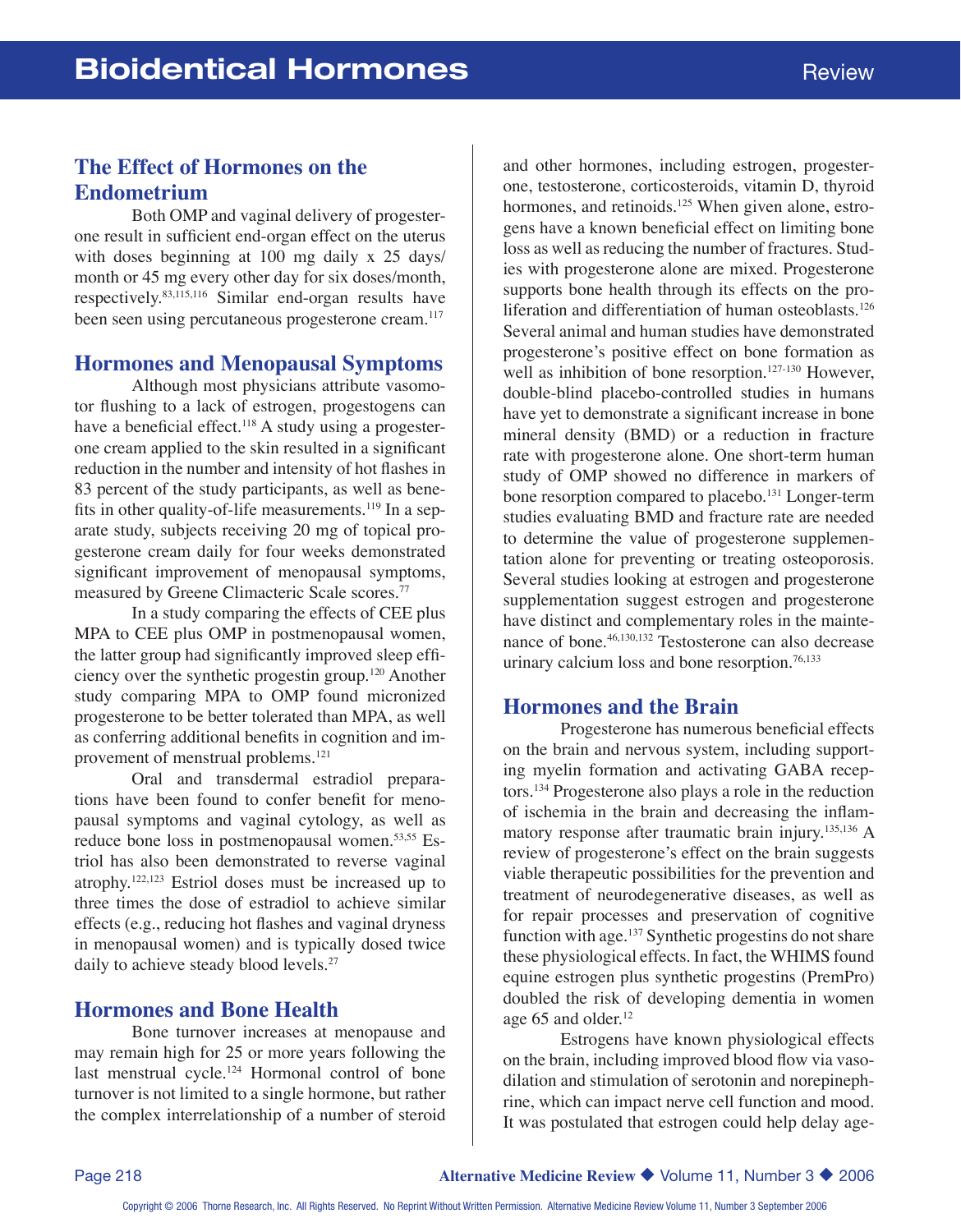related cognitive decline or help prevent Alzheimer's disease, and small studies on animals appeared to confirm this.138 However, two large-scale human studies failed to demonstrate any significant benefit of estrogen supplementation on cognitive function.

The Atherosclerosis Risk in Communities (ARIC) study evaluated the effects of estrogen on memory and cognitive function in 2,000 women participants ages 48-67 over a 10-year period and found no correlation (either positive or negative) between estrogen and cognitive function.<sup>138</sup>

The WHIMS also failed to demonstrate a cognitive benefit for estrogen alone. In fact, results demonstrated an increased risk for dementia in women using estrogen alone, although not as great a risk as combined synthetic HRT.12 It should be noted that the WHIMS utilized equine estrogens with or without MPA, while the prospective ARIC study did not denote estrogens utilized.

#### **Conclusion**

The use of bioidentical hormone therapy is well tolerated, provides symptom relief, and can address many of the health needs as well as the individual preferences of menopausal and perimenopausal women. Physicians are encouraged to take the time and effort to help women determine the regimen that best suits their needs, including testing hormone levels directly prior to supplementation and using the least amount necessary to achieve the desired results. This effort will undoubtedly pay off in fewer unwanted side effects and greater quality of life.

# **References**<br>1. Wetzel W.

- Wetzel W. Human identical hormones: real people, real problems, real solutions. *Nurse Pract Forum* 1998;9:227-334.
- 2. Andrist LC. The impact of media attention, family history, politics and maturation on women's decisions regarding hormone replacement therapy. *Health Care Women Int* 1998;19:243-260.
- 3. Hunter MS, O'Dea I, Britten N. Decision-making and hormone replacement therapy: a qualitative analysis. *Soc Sci Med* 1997;45:1541-1548.
- 4. Rossouw JE, Anderson GL, Prentice RL, et al. Risks and benefits of estrogen plus progestin in healthy postmenopausal women: principal results From the Women's Health Initiative randomized controlled trial. *JAMA* 2002;288:321-333.
- 5. Johannes CB, Crawford SL. Menstrual bleeding, hormones, and the menopausal transition. *Semin Reprod Endocrinol* 1999;17:299-309.
- 6. Richardson SJ. The biological basis of the menopause. *Baillieres Clin Endocrinol Metab* 1993;7:1-16.
- 7. Burger HG. The endocrinology of the menopause. *J Steroid Biochem Mol Biol* 1999;69:31-35.
- 8. Klein NA, Soules MR. Endocrine changes of the perimenopause. *Clin Obstet Gynecol* 1998;41:912- 920.
- 9. Burger HG. Diagnostic role of folliclestimulating hormone (FSH) measurements during the menopausal transition – an analysis of FSH, oestradiol and inhibin. *Eur J Endocrinol* 1994;130:38-42.
- 10. Burger HG. The endocrinology of the menopause. *Maturitas* 1996;23:129-136.
- 11. Speroff L, Glass RH, Kase NG. *Clinical Gynecologic Endocrinology and Infertility*. 6th ed. Philadelphia, PA: Lippincott, Williams & Wilkins; 1999.
- 12. Shumaker SA, Legault C, Rapp SR, et al. Estrogen plus progestin and the incidence of dementia and mild cognitive impairment in postmenopausal women: the Women's Health Initiative Memory Study: a randomized controlled trial. *JAMA* 2003;289:2651-2662.
- 13. Vihtamaki T, Savilahti R, Tuimala R. Why do postmenopausal women discontinue hormone replacement therapy? *Maturitas* 1999;33:99-105.
- 14. Newton KM, LaCroix AZ, Leveille SG, et al. Women's beliefs and decisions about hormone replacement therapy. *J Womens Health* 1997;6:459- 465.
- 15. Legare F, Godin G, Guilbert E, et al. Determinants of the intention to adopt hormone replacement therapy among premenopausal women. *Maturitas* 2000;34:211-218.
- 16. den Tonkelaar I, Oddens BJ. Determinants of longterm hormone replacement therapy and reasons for early discontinuation. *Obstet Gynecol* 2000;95:507- 512.
- 17. Ettinger B, Pressman A. Continuation of postmenopausal hormone replacement therapy in a large health maintenance organization: transdermal matrix patch versus oral estrogen therapy. *Am J Manag Care* 1999;5:779-785.
- 18. Bjorn N, Backstrom T. Compliance to HRT: the significance of negative side effects and mood symptoms. Abstract: Eighth Annual Meeting of NAMS. *Menopause* 1997;4:283.
- 19. Ettinger B, Pressman A, Silver P. Effect of age on reasons for initiation and discontinuation of hormone replacement therapy. *Menopause* 1999;6:282-289.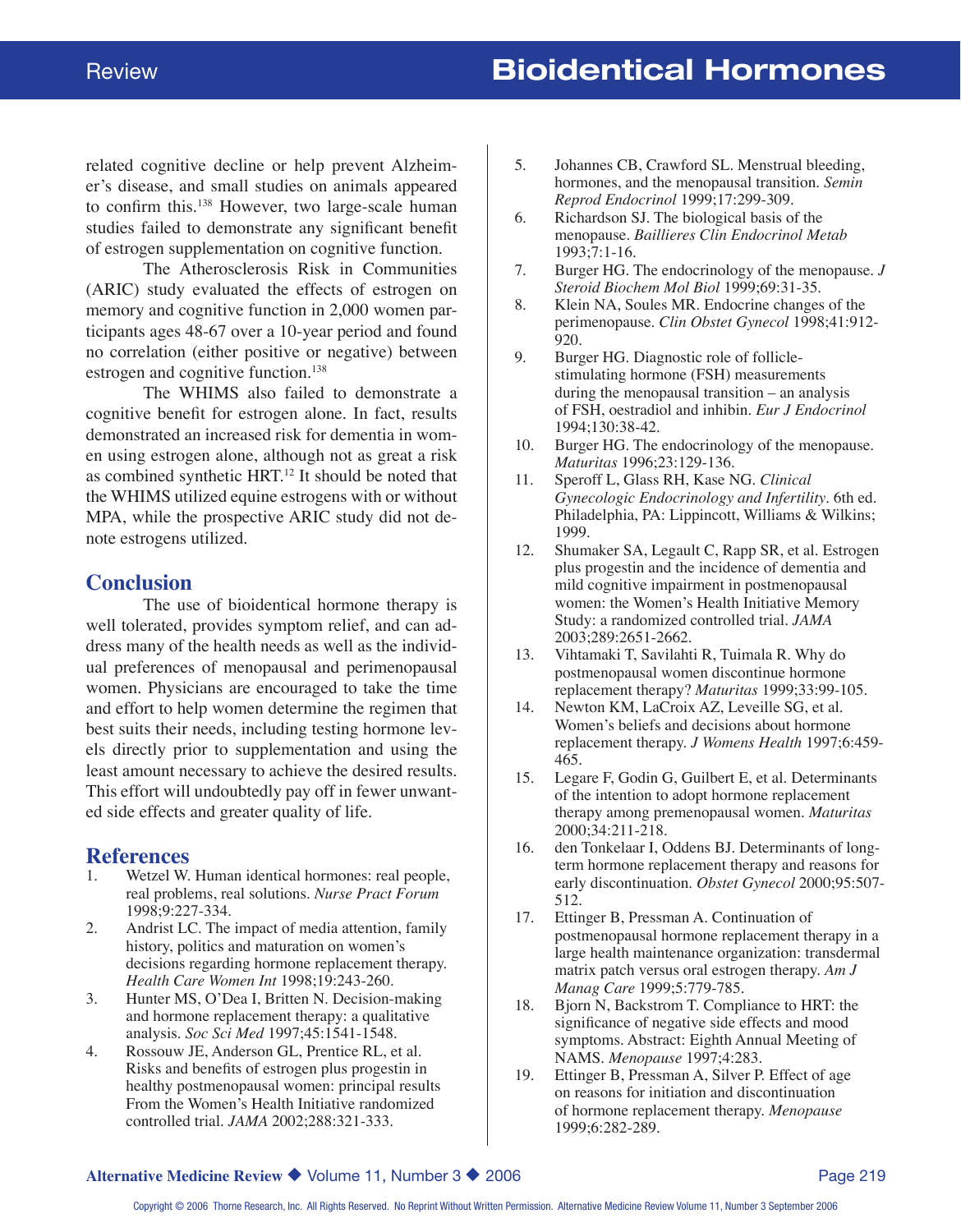- 20. Perrone G, Capri O, Borrello M, Galoppi P. Attitudes toward estrogen replacement therapy. Study conducted on a sample population of women attending an ambulatory care center for the treatment of menopause. *Minerva Ginecol* 1993;45:603-608. [Article in Italian]
- 21. Leake R. Contents of HRT and mechanisms of action. *J Epidemiol Biostat* 1999;4:129- 133;discussion 133-139.
- 22. Huber JC, Campagnoli C, Druckmann R, et al. Recommendations for estrogen and progestin replacement in the climacteric and postmenopause. European Progestin Club. *Maturitas* 1999;33:197- 209.
- 23. Kabuto M, Akiba S, Stevens RG, et al. A prospective study of estradiol and breast cancer in Japanese women. *Cancer Epidemiol Biomarkers Prev* 2000;9:575-579.
- 24. Miyoshi Y, Tanji Y, Taguchi T, et al. Association of serum estrone levels with estrogen receptor-positive breast cancer risk in postmenopausal Japanese women. *Clin Cancer Res* 2003;9:2229-2233.
- 25. Ursin G, Palla SL, Reboussin BA, et al. Posttreatment change in serum estrone predicts mammographic percent density changes in women who received combination estrogen and progestin in the postmenopausal estrogen/ progestin interventions (PEPI) trial. *J Clin Oncol* 2004;22:2842-2848.
- 26. van der Vies J. The pharmacology of oestriol. *Maturitas* 1982;4:291-299.
- 27. Follingstad AH. Estriol, the forgotten estrogen? *JAMA* 1978;239:29-30.
- 28. Head KA. Estriol: safety and efficacy. *Altern Med Rev* 1998;3:101-113.
- 29. Mashchak CA, Lobo RA, Dozono-Takano R, et al. Comparison of pharmacodynamic properties of various estrogen formulations. *Am J Obstet Gynecol* 1982;144:511-518.
- 30. http://www.pharmafocus.com/cda/ focusH/1,2109,21-0-0-JUN\_2004-focus\_news\_ detail-0-225648,00.html [Accessed July 26, 2006]
- 31. Hudson T. Wild yam, natural progesterone: unraveling the mystery. *The Townsend Letter for Doctors and Patients* 1996;July:156.
- 32. Hirvonen E. Progestins. *Maturitas* 1996;23:S13- S18.
- 33. Gompel A. Progestin treatments of menopause. *Rev Prat* 1993;43:2645-2650. [Article in French]
- 34. Belaisch J. Chemical classification of synthetic progestogens. *Rev Fr Gynecol Obstet* 1985;80:473- 477. [Article in French]
- 35. Fuhrmann U, Krattenmacher R, Slater EP, Fritzemeier KH. The novel progestin drospirenone and its natural counterpart progesterone: biochemical profile and antiandrogenic potential. *Contraception* 1996;54:243-251.
- 36. Ojasoo T. Multivariate preclinical evaluation of progestins. *Menopause J North Am Menopause Soc* 1995;2:97-107.
- 37. Kamada M, Irahara M, Aono T. Action of synthetic progestin. *Nippon Rinsho* 1994;52:593-599. [Article in Japanese]
- 38. Jordan VC, Jeng MH, Catherino WH, Parker CJ. The estrogenic activity of synthetic progestins used in oral contraceptives. *Cancer* 1993;71:1501-1505.
- 39. Negro-Vilar A. New progestins and potential actions. *J Soc Gynecol Investig* 2000;7:S53-S54.
- 40. http://www.acog.org/from\_home/publications/ press\_releases/nr10-01-04.cfm [Accessed July 26, 2006]
- 41. Chambon Y. Synergism and antagonism between estrogens and progestins: an update. *Bull Acad Natl Med* 1993;177:177-186. [Article in French]
- 42. Hargrove JT, Osteen KG. An alternative method of hormone replacement therapy using the natural sex steroids. *Infertility Reprod Med Clin North Am* 1995;6:653-674.
- 43. Saffran J, Loeser BK, Faber LE. Effects of progestins on the progesterone receptor in guinea pig uterus. *Adv Exp Med Biol* 1979;117:223-239.
- 44. Cato AC, Ponta H. Different regions of the estrogen receptor are required for synergistic action with the glucocorticoid and progesterone receptors. *Mol Cell Biol* 1989;9:5324-5330.
- 45. Bradshaw MS, Tsai SY, Leng XH, et al. Studies on the mechanism of functional cooperativity between progesterone and estrogen receptors. *J Biol Chem* 1991;266:16684-16690.
- 46. Schmidt IU, Wakley GK, Turner RT. Effects of estrogen and progesterone on tibia histomorphometry in growing rats. *Calcif Tissue Int* 2000;67:47-52.
- 47. Casper RF. Estrogen with interrupted progestin HRT: a review of experimental and clinical studies. *Maturitas* 2000;34:97-108.
- 48. Casper RF, MacLusky NJ, Vanin C, Brown TJ. Rationale for estrogen with interrupted progestin as a new low-dose hormonal replacement therapy. *J Soc Gynecol Investig* 1996;3:225-234.
- 49. DeSombre ER, Kuivanen PC. Progestin modulation of estrogen-dependent marker protein synthesis in the endometrium. *Semin Oncol* 1985;12:6-11.
- 50. http://www.fda.gov/bbs/topics/NEWS/2003/ NEW00938.html [Accessed July 26, 2006]
- 51. Nahoul K, Dehennin L, Jondet M, Roger M. Profiles of plasma estrogens, progesterone and their metabolites after oral or vaginal administration of estradiol or progesterone. *Maturitas* 1993;16:185- 202.
- 52. Lyrenas S, Carlstrom K, Backstrom T, von Schoultz B. A comparison of serum oestrogen levels after percutaneous and oral administration of oestradiol-17 beta. *Br J Obstet Gynaecol* 1981;88:181-187.
- 53. Selby P, McGarrigle HH, Peacock M. Comparison of the effects of oral and transdermal oestradiol administration on oestrogen metabolism, protein synthesis, gonadotrophin release, bone turnover and climacteric symptoms in postmenopausal women. *Clin Endocrinol (Oxf)* 1989;30:241-249.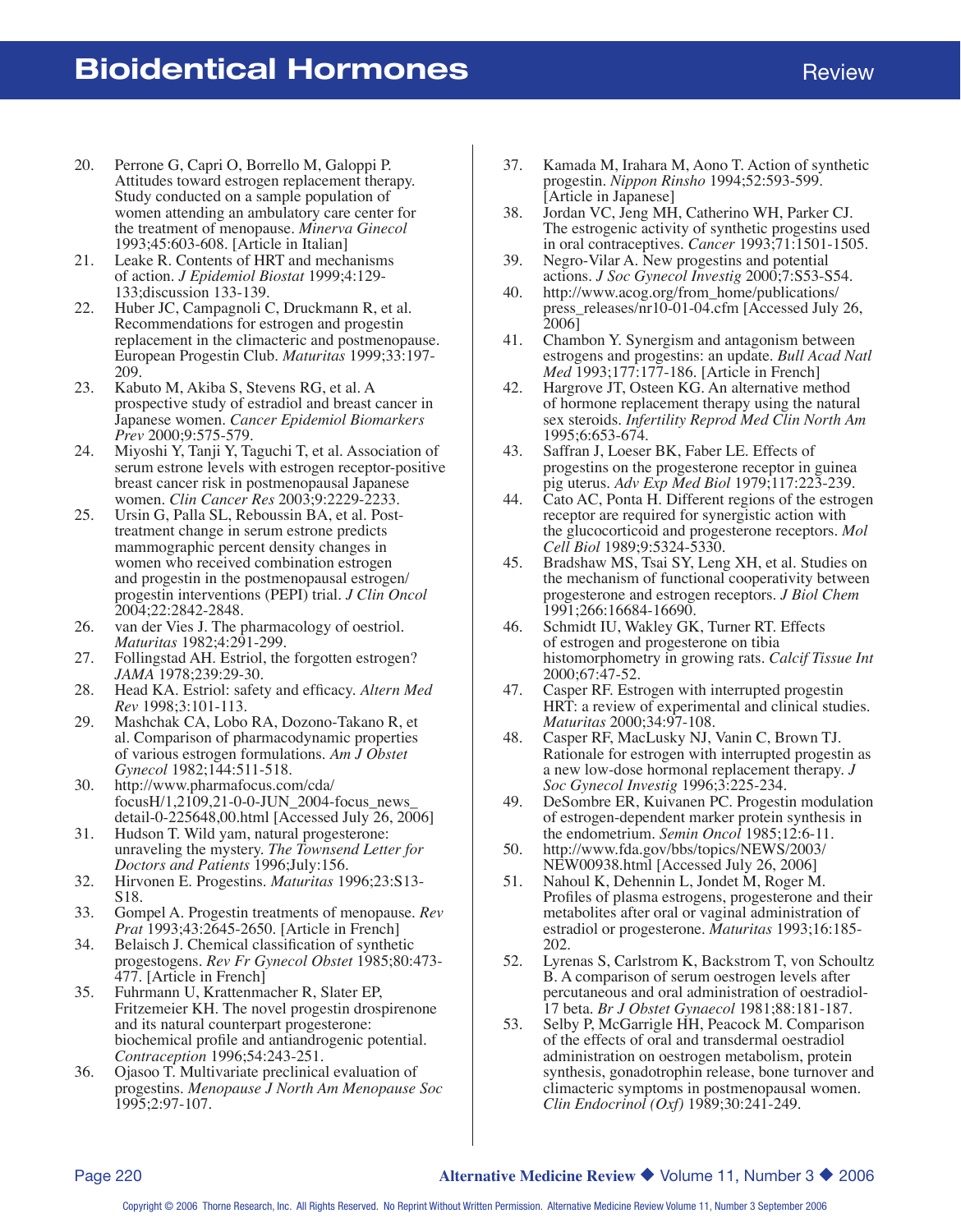- 54. Palacios S, Menendez C, Jurado AR, Vargas JC. Effects of oestradiol administration via different routes on the lipid profile in women with bilateral oophorectomy. *Maturitas* 1994;18:239-244.
- 55. Pattison NS, Uptin T, Knox B, France J. Transdermal oestrogen for postmenopausal women: a double blind crossover comparative study with ethinyl oestradiol. *Aust N Z J Obstet Gynaecol* 1989;29:62-65.
- 56. Warren MP, Shantha S. Uses of progesterone in clinical practice. *Int J Fertil Womens Med* 1999;44:96-103.
- 57. de Lignieres B, Dennerstein L, Backstrom T. Influence of route of administration on progesterone metabolism. *Maturitas* 1995;21:251-  $257.$
- 58. Hermann AC, Nafziger AN, Victory J, et al. Over-the-counter progesterone cream produces significant drug exposure compared to a food and drug administration-approved oral progesterone product. *J Clin Pharmacol* 2005;45:614-619.
- 59. Pouly JL, Bassil S, Frydman R, et al. Luteal phase support after vaginal progesterone: comparative study with micronized oral progesterone. *Contracept Fertil Sex* 1997;25:596-601. [Article in French]
- 60. Mahesh VB, Brann DW, Hendry LB. Diverse modes of action of progesterone and its metabolites. *J Steroid Biochem Mol Biol* 1996;56:209-219.
- 61. Dusterberg B, Nishino Y. Pharmacokinetic and pharmacological features of oestradiol valerate. *Maturitas* 1982;4:315-324.
- 62. McAuley JW, Kroboth FJ, Kroboth PD. Oral administration of micronized progesterone: a review and more experience. *Pharmacotherapy* 1996;16:453-457.
- 63. Burry KA, Patton PE, Hermsmeyer K. Percutaneous absorption of progesterone in postmenopausal women treated with transdermal estrogen. *Am J Obstet Gynecol* 1999;180:1504- 1511.
- 64. Mircioiu C, Perju A, Griu E, et al. Pharmacokinetics of progesterone in postmenopausal women: 2. Pharmacokinetics following percutaneous administration. *Eur J Drug Metab Pharmacokinet* 1998;23:397-402.
- 65. Mircioiu C, Perju A, Neagu A, et al. Pharmacokinetics of progesterone in postmenopausal women: 1. Pharmacokinetics following intravaginal administration. *Eur J Drug Metab Pharmacokinet* 1998;23:391-396.
- 66. Cicinelli E, Nahoul K, Sabatelli S, et al. Administration of unmodified progesterone by nasal spray in fertile women. *Gynecol Endocrinol* 1995;9:289-293.
- 67. Levy T, Gurevitch S, Bar-Hava I, et al. Pharmacokinetics of natural progesterone administered in the form of a vaginal tablet. *Hum Reprod* 1999;14:606-610.
- 68. Rylance PB, Brincat M, Lafferty K, et al. Natural progesterone and antihypertensive action. *Br Med J (Clin Res Ed)* 1985;290:13-14.
- 69. Armstrong JG. Hypotensive action of progesterone in experimental and human hypertension. *Proc Soc Exp Biol Med* 1959;102:452-455.
- 70. Oelkers WK. Effects of estrogens and progestogens on the renin-aldosterone system and blood pressure. *Steroids* 1996;61:166-171.
- 71. Elkik F, Mauvais-Jarvis P. The role of progesterone and progestins in hydroelectrolytic metabolism (author's transl). *Nouv Presse Med* 1980;9:35-38. [Article in French]
- 72. Tollan A, Oian P, Kjeldsen SE, et al. Progesterone reduces sympathetic tone without changing blood pressure or fluid balance in men. *Gynecol Obstet Invest* 1993;36:234-238.
- 73. Molinari C, Battaglia A, Grossini E, et al. Effect of progesterone on peripheral blood flow in prepubertal female anesthetized pigs. *J Vasc Res* 2001;38:569-577.
- 74. Tsuda K, Kinoshita Y, Nishio I. Synergistic role of progesterone and nitric oxide in the regulation of membrane fluidity of erythrocytes in humans: an electron paramagnetic resonance investigation. *Am J Hypertens* 2002;15:702-708.
- 75. Toy JL, Davies JA, Hancock KW, McNicol GP. The comparative effects of a synthetic and a 'natural' oestrogen on the haemostatic mechanism in patients with primary amenorrhoea. *Br J Obstet Gynaecol* 1978;85:359-362.
- 76. Orwoll ES, Stribrska L, Ramsey EE, Keenan EJ. Androgen receptors in osteoblast-like cell lines. *Calcif Tissue Int* 1991;49:183-187.
- 77. Stephenson K, Price C, Kurdowska A, et al. Progesterone cream does not increase thrombotic and inflammatory factors in postmenopausal women. *Blood* 2004;104:16.
- 78. Cheng W, Lau OD, Abumrad NA. Two antiatherogenic effects of progesterone on human macrophages; inhibition of cholesteryl ester synthesis and block of its enhancement by glucocorticoids. *J Clin Endocrinol Metab* 1999;84:265-271.
- 79. Fahraeus L, Larsson-Cohn U, Wallentin L. L-norgestrel and progesterone have different influences on plasma lipoproteins. *Eur J Clin Invest* 1983;13:447-453.
- 80. Ottosson UB. Oral progesterone and estrogen/ progestogen therapy. Effects of natural and synthetic hormones on subfractions of HDL cholesterol and liver proteins. *Acta Obstet Gynecol Scand Suppl* 1984;127:1-37.
- 81. No authors listed. Effects of estrogen or estrogen/ progestin regimens on heart disease risk factors in postmenopausal women. The Postmenopausal Estrogen/Progestin Interventions (PEPI) Trial. The Writing Group for the PEPI Trial. *JAMA* 1995;273:199-208.

#### **Alternative Medicine Review ◆ Volume 11, Number 3 ◆ 2006 Page 221 Page 221**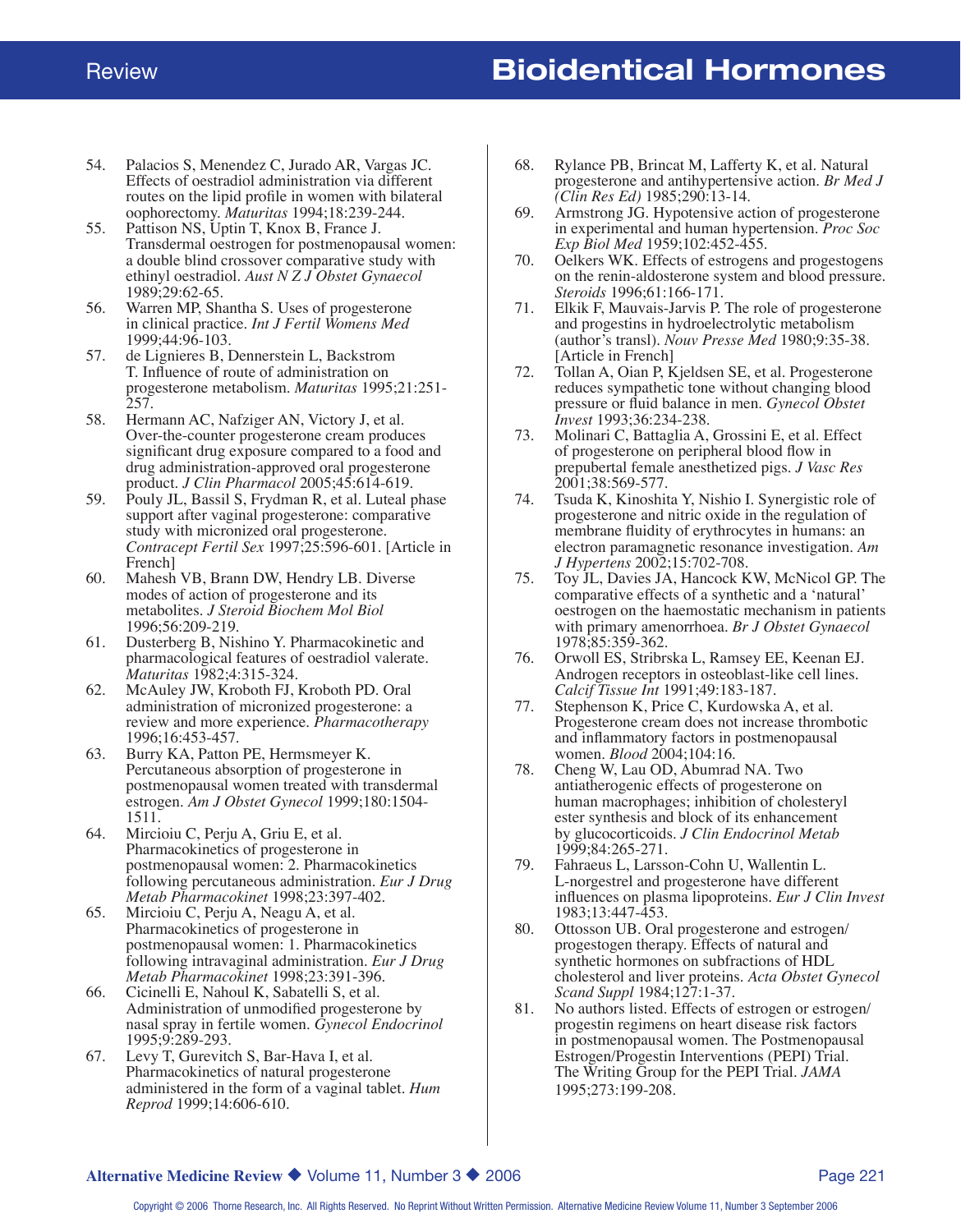- 82. Ottosson UB, Johansson BG, von Schoultz B. Subfractions of high-density lipoprotein cholesterol during estrogen replacement therapy: a comparison between progestogens and natural progesterone. *Am J Obstet Gynecol* 1985;151:746-750.
- 83. Warren MP, Biller BM, Shangold MM. A new clinical option for hormone replacement therapy in women with secondary amenorrhea: effects of cyclic administration of progesterone from the sustained-release vaginal gel Crinone (4% and 8%) on endometrial morphologic features and withdrawal bleeding. *Am J Obstet Gynecol* 1999;180:42-48.
- 84. Williams JK, Honore EK, Washburn SA, Clarkson TB. Effects of hormone replacement therapy on reactivity of atherosclerotic coronary arteries in cynomolgus monkeys. *J Am Coll Cardiol* 1994;24:1757-1761.
- 85. Wagner JD, Martino MA, Jayo MJ, et al. The effects of hormone replacement therapy on carbohydrate metabolism and cardiovascular risk factors in surgically postmenopausal cynomolgus monkeys. *Metabolism* 1996;45:1254-1262.
- 86. Wallace JM, Shively CA, Clarkson TB. Effects of hormone replacement therapy and social stress on body fat distribution in surgically postmenopausal monkeys. *Int J Obes Relat Metab Disord* 1999;23:518-527.
- 87. Beck P. Effect of progestins on glucose and lipid metabolism. *Ann N Y Acad Sci* 1977;286:434-445.
- 88. Carmody BJ, Arora S, Wakefield MC, et al. Progesterone inhibits human infragenicular arterial smooth muscle cell proliferation induced by high glucose and insulin concentrations. *J Vasc Surg* 2002;36:833-838.
- 89. Lee WS, Harder JA, Yoshizumi M, et al. Progesterone inhibits arterial smooth muscle cell proliferation. *Nat Med* 1997;3:1005-1008.
- 90. Minshall RD, Stanczyk FZ, Miyagawa K, et al. Ovarian steroid protection against coronary artery hyperreactivity in rhesus monkeys. *J Clin Endocrinol Metab* 1998;83:649-659.
- 91. Miyagawa K, Rosch J, Stanczyk F, Hermsmeyer K. Medroxyprogesterone interferes with ovarian steroid protection against coronary vasospasm. *Nat Med* 1997;3:324-327.
- 92. Hermsmeyer RK, Mishra RG, Pavcnik D, et al. Prevention of coronary hyperreactivity in preatherogenic menopausal rhesus monkeys by transdermal progesterone. *Arterioscler Thromb Vasc Biol* 2004;24:955-961.
- 93. Otsuki M, Saito H, Xu X, et al. Progesterone, but not medroxyprogesterone, inhibits vascular cell adhesion molecule-1 expression in human vascular endothelial cells. *Arterioscler Thromb Vasc Biol* 2001;21:243-248.
- 94. Dubey RK, Gillespie DG, Jackson EK, Keller PJ. 17Beta-estradiol, its metabolites, and progesterone inhibit cardiac fibroblast growth. *Hypertension* 1998;31:522-528.
- 95. Ottosson UB, Carlstrom K, Johansson BG, von Schoultz B. Estrogen induction of liver proteins and high-density lipoprotein cholesterol: comparison between estradiol valerate and ethinyl estradiol. *Gynecol Obstet Invest* 1986;22:198-205.
- 96. Suvanto-Luukkonen E, Sundstrom H, Penttinen J, Kauppila A. Lipid effects of an intrauterine levonorgestrel device or oral vs. vaginal natural progesterone in post-menopausal women treated with percutaneous estradiol. *Arch Gynecol Obstet* 1998;261:201-208.
- 97. Schairer C, Lubin J, Troisi R, et al. Menopausal estrogen and estrogen-progestin replacement therapy and breast cancer risk. *JAMA* 2000;283:485-491.
- 98. Mauvais-Jarvis P, Kuttenn F, Gompel A, Benotmane A. Antiestrogen action of progesterone in the breast. *Pathol Biol (Paris)* 1987;35:1081- 1086. [Article in French]
- 99. Mauvais-Jarvis P, Kuttenn F, Gompel A. Estradiol/ progesterone interaction in normal and pathologic breast cells. *Ann N Y Acad Sci* 1986;464:152-167.
- 100. Gorins A, Denis C. Effects of progesterone and progestational hormones on the mammary gland. *Arch Anat Cytol Pathol* 1995;43:28-35. [Article in French]
- 101. Inoh A, Kamiya K, Fujii Y, Yokoro K. Protective effects of progesterone and tamoxifen in estrogen-induced mammary carcinogenesis in ovariectomized W/Fu rats. *Jpn J Cancer Res* 1985;76:699-704.
- 102. Wren BG, Eden JA. Do progestogens reduce the risk of breast cancer? A review of the evidence. *Menopause J North Am Menopause Soc* 1996;3:4- 12.
- 103. Cowan LD, Gordis L, Tonascia JA, Jones GS. Breast cancer incidence in women with a history of progesterone deficiency. *Am J Epidemiol* 1981;114:209-217.
- 104. Chang KJ, Lee TT, Linares-Cruz G, et al. Influences of percutaneous administration of estradiol and progesterone on human breast epithelial cell cycle *in vivo*. *Fertil Steril* 1995;63:785-791.
- 105. Formby B, Wiley TS. Progesterone inhibits growth and induces apoptosis in breast cancer cells: inverse effects on Bcl-2 and p53. *Ann Clin Lab Sci* 1998;28:360-369.
- 106. Desreux J, Kebers F, Noel A, et al. Progesterone receptor activation – an alternative to SERMs in breast cancer. *Eur J Cancer* 2000;36:S90-S91.
- 107. Malet C, Spritzer P, Guillaumin D, Kuttenn F. Progesterone effect on cell growth, ultrastructural aspect and estradiol receptors of normal human breast epithelial (HBE) cells in culture. *J Steroid Biochem Mol Biol* 2000;73:171-181.
- 108. Plu-Bureau G, Le MG, Thalabard JC, et al. Percutaneous progesterone use and risk of breast cancer: results from a French cohort study of premenopausal women with benign breast disease. *Cancer Detect Prev* 1999;23:290-296.